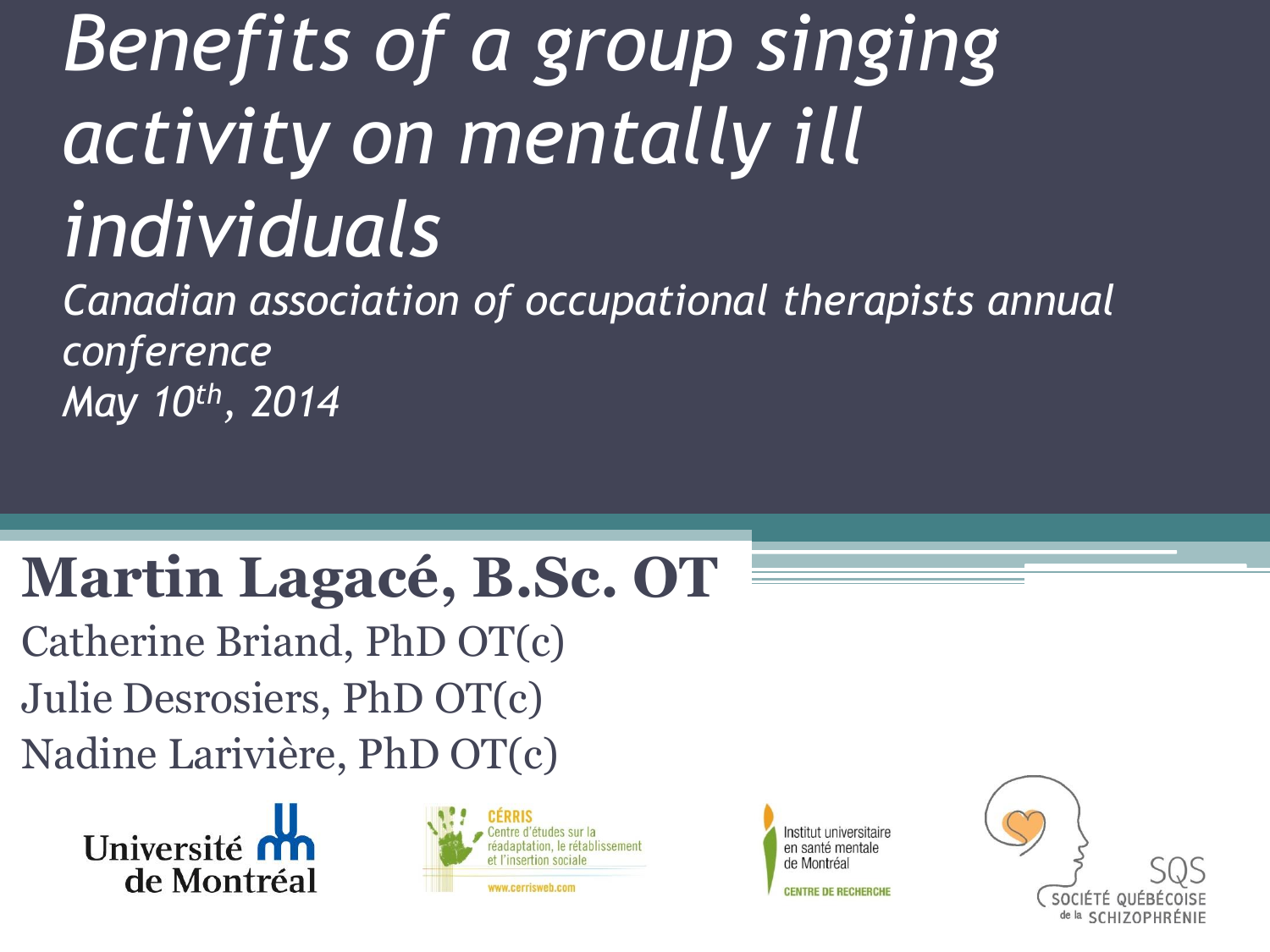# Plan

- •Introduction
- Study aims
- Method
- Results
- Discussion
- Conclusion
- Questions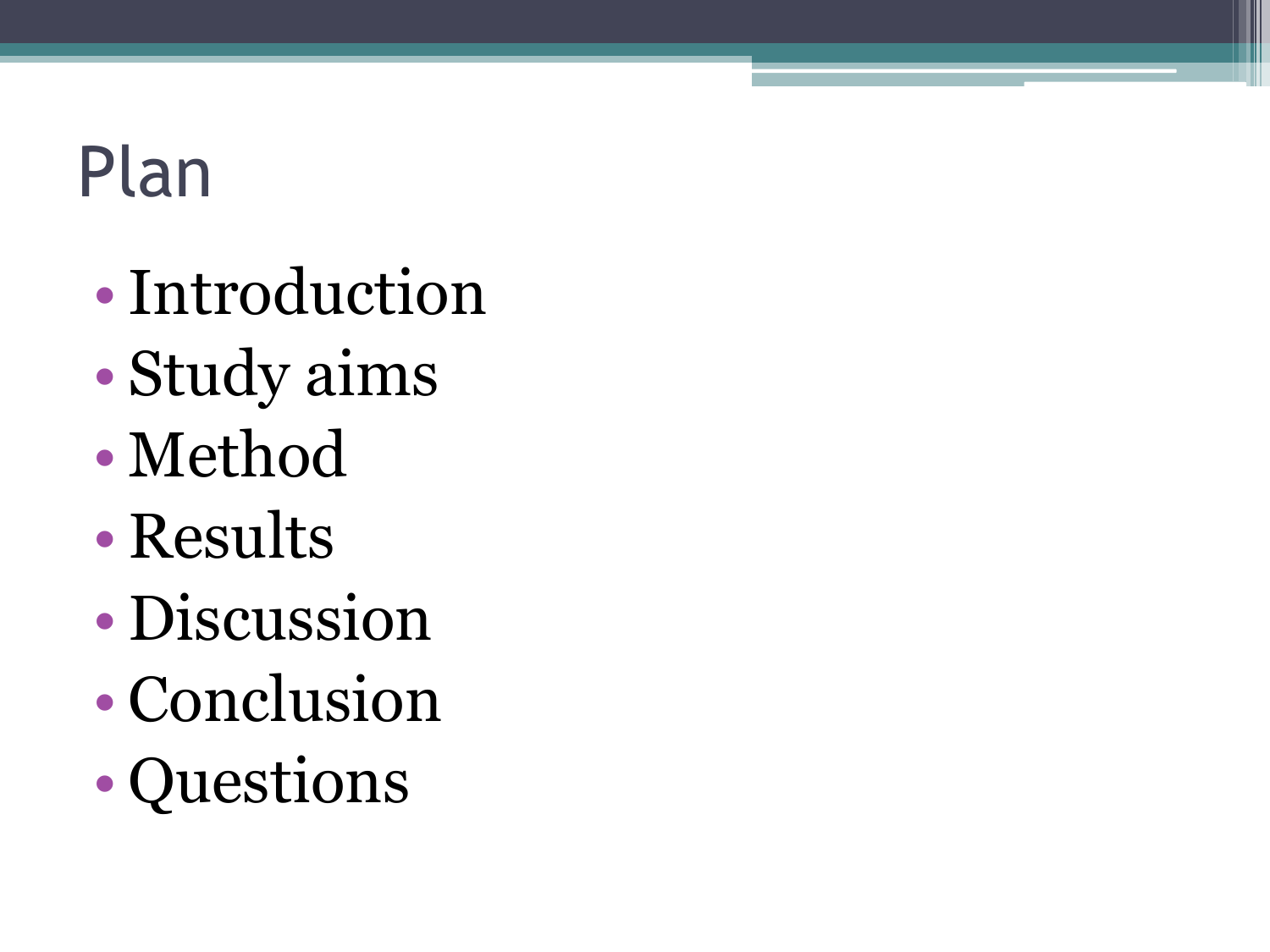#### Introduction:

Recovery paradigm and mental health

- Gained in importance through the past decades
- Figured in mental health plans among the G8 countries, including Canada (Adams, 2006)
- Services promoting hope and self-growth
- Services users must sense that the services are shaped around their personal needs rather than having to fit into the existing system
- Compatible with the occupational therapy profession (Gruhl, 2005)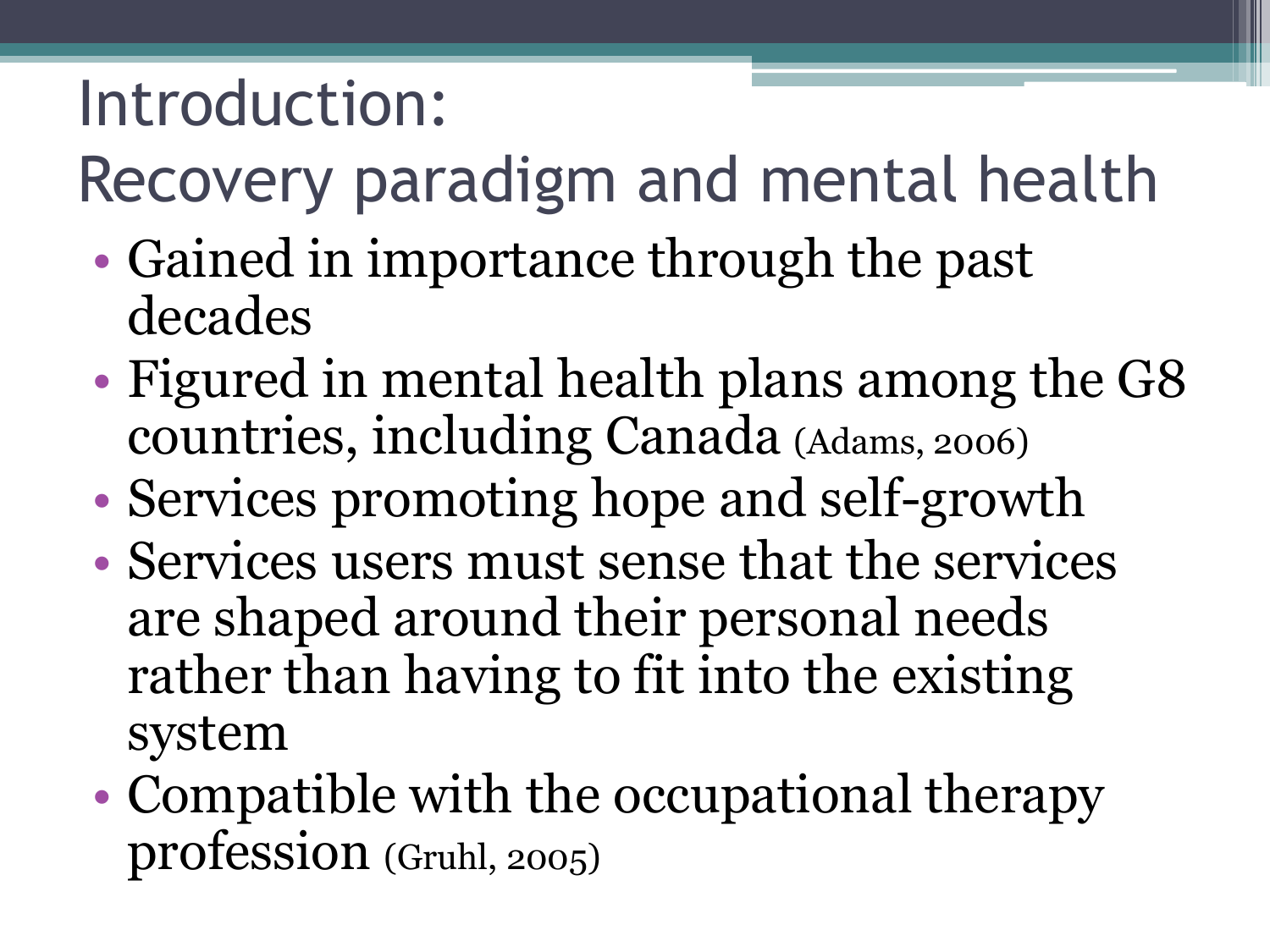#### Introduction: Community mental health

- Recovery paradigm is more relevant and more easily implemented in communitybased services rather than in hospital services (Piat, Sabetti & Bloom, 2010)
- Persons living with mental illnesses should not be dependant to mental health services throughout their lives (Anthony, 2000)
- Occupational needs are not a priority in most community-based services (Krupa et al, 2009)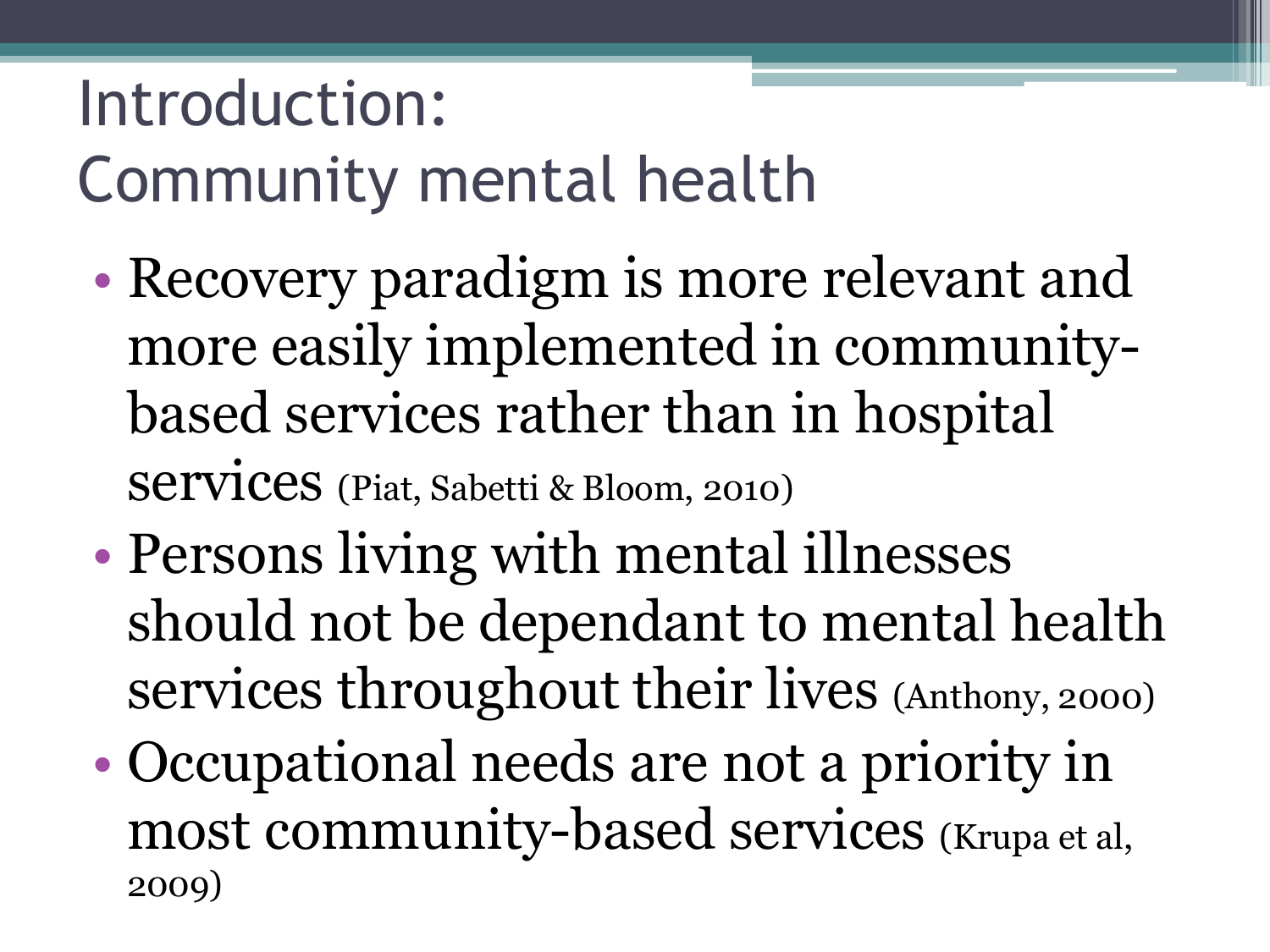# «Créer des liens par le chant»

- Individual and group singing lessons
- Lasts 8 months
- 15-20 participants every year
- Ends with a live music performance and a music CD recording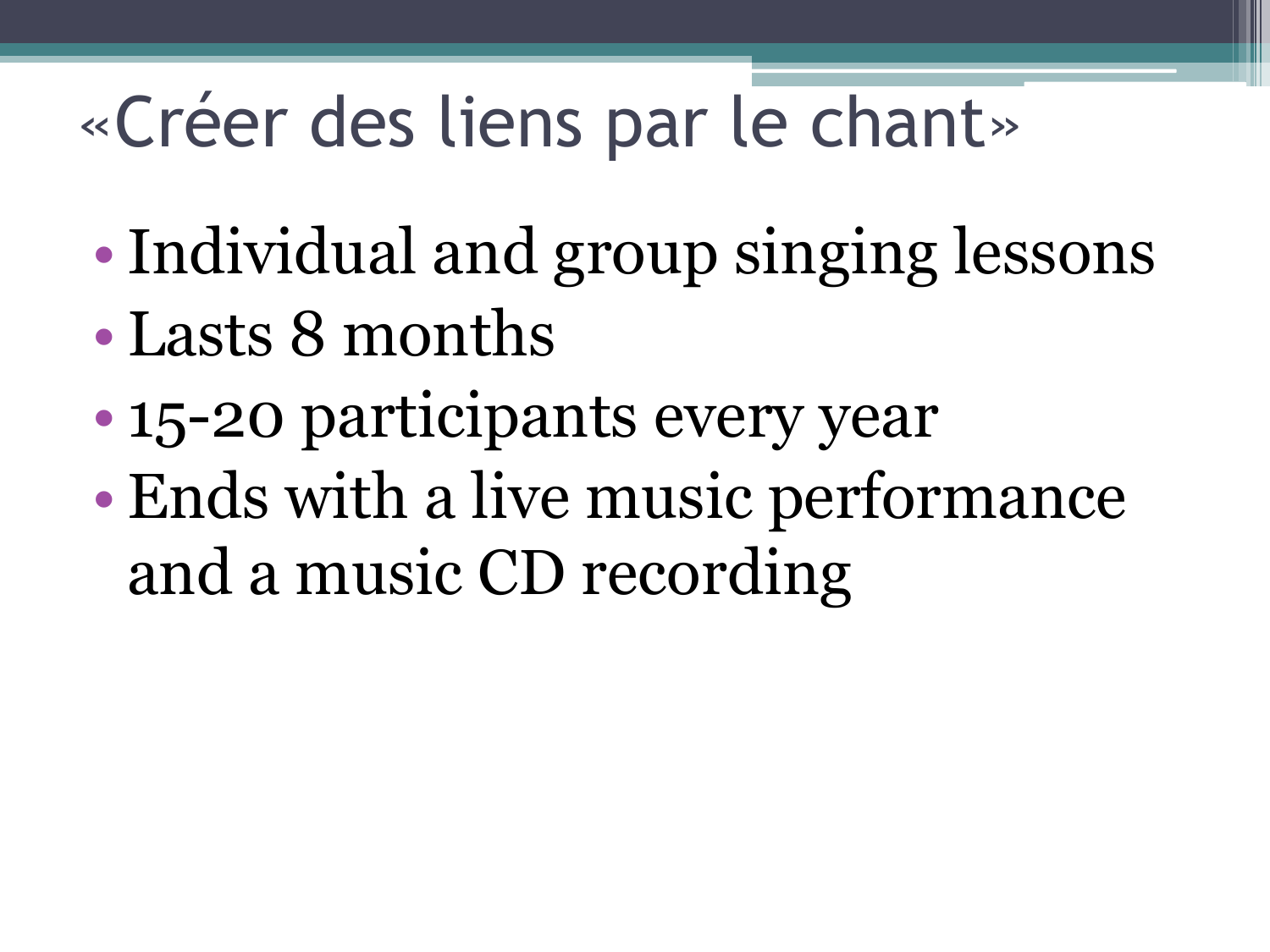## «Créer des liens par le chant»

- Voice teacher and coordinator
- Takes place in a music school, outside of traditional mental health services
- Promoted by the Schizophrenia society of Quebec *(société québécoise de la schizophrénie)*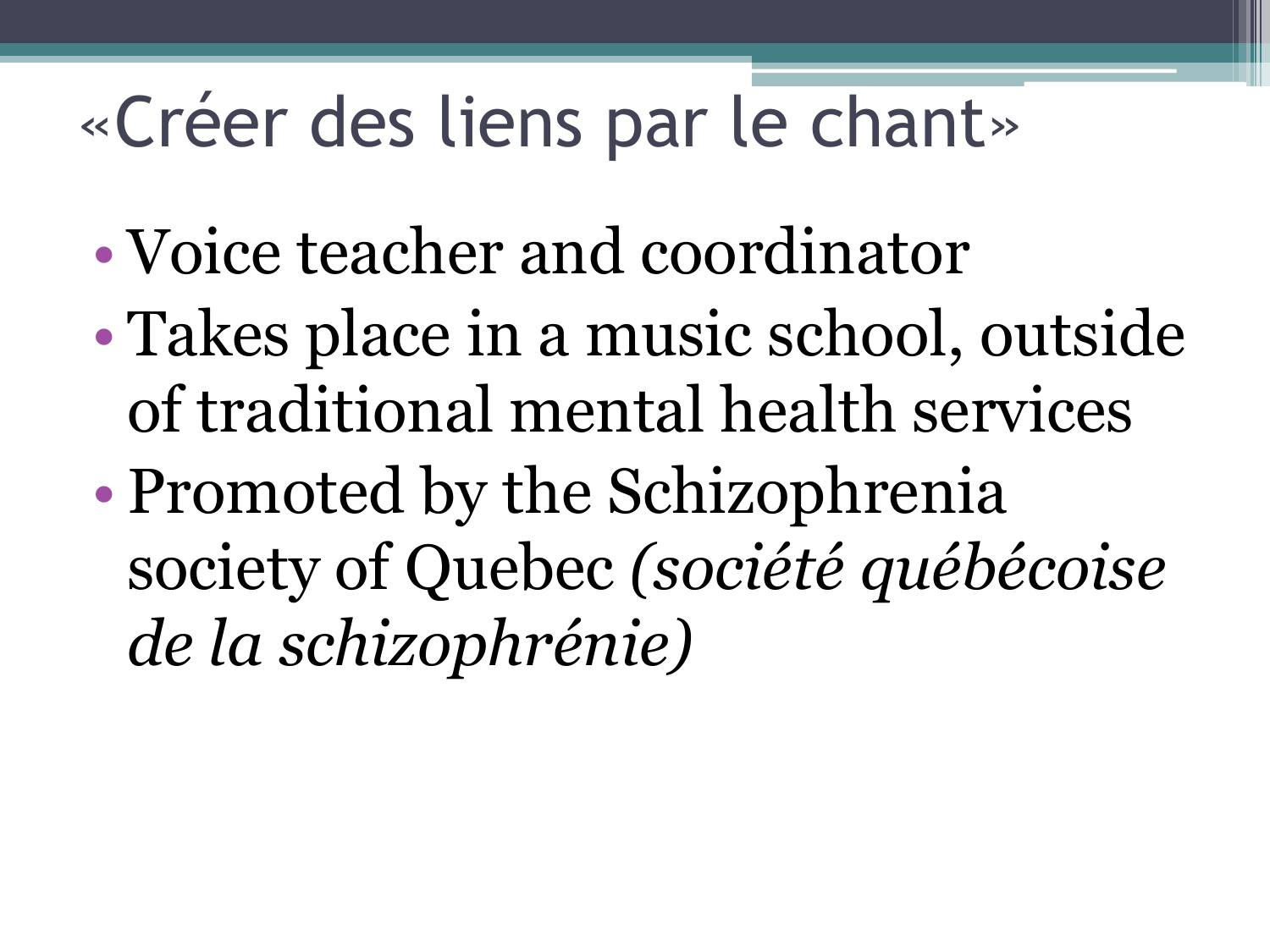### Study aims

- Conduct a first exploration of the outcomes of an artistic communitybased activity named «*créer des liens par le chant»* on its participants
- Identify the essential components that could explain the benefits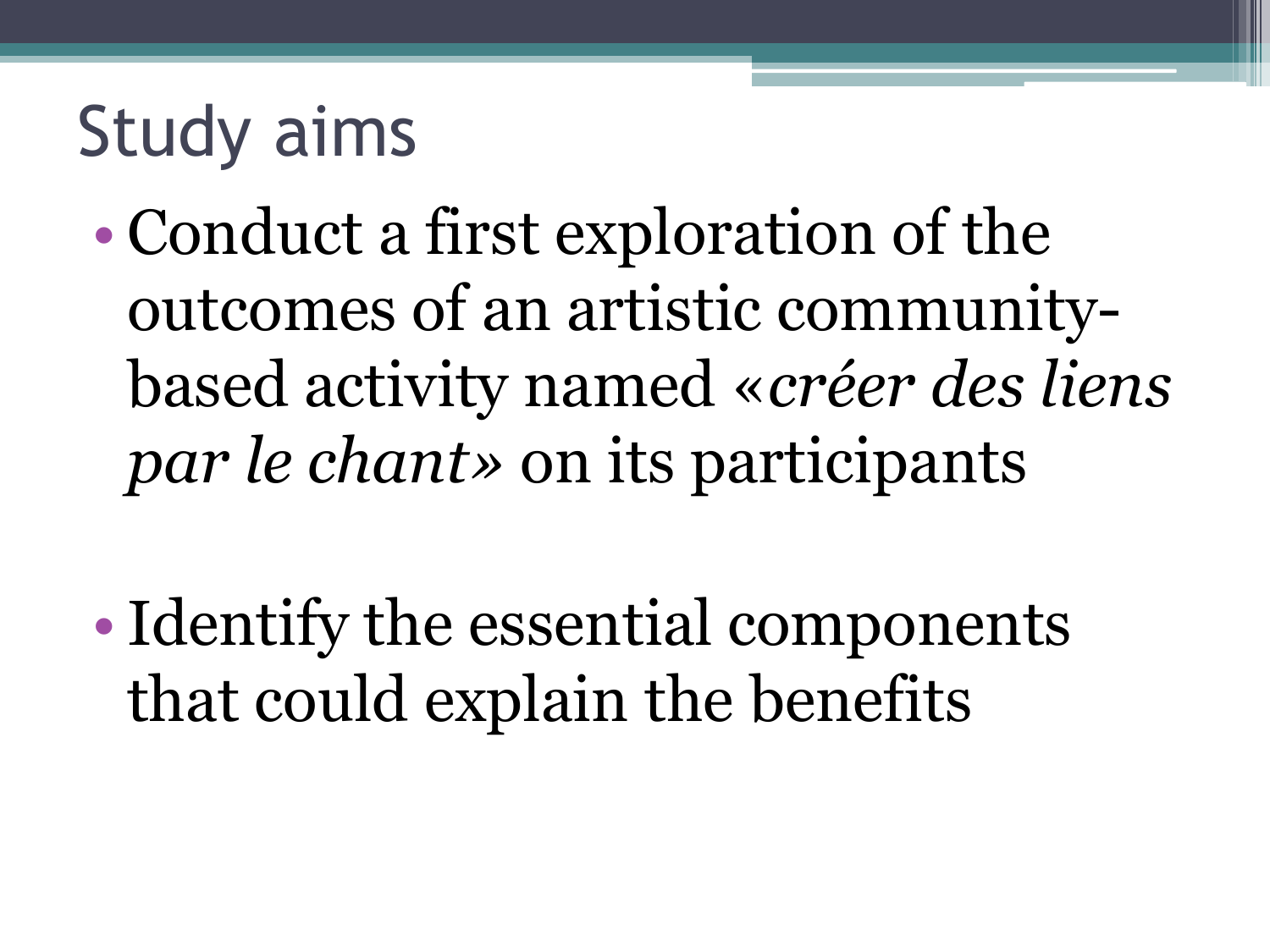## Method

- Exploratory evaluative design using qualitative descriptive methods
- Describing the outcomes of an intervention and understanding the process behind it (Contandriopoulos et al, 2000)



• Semi-structured group interview with the participants, the voice teacher and the coordinator + sociodemographic questionnaires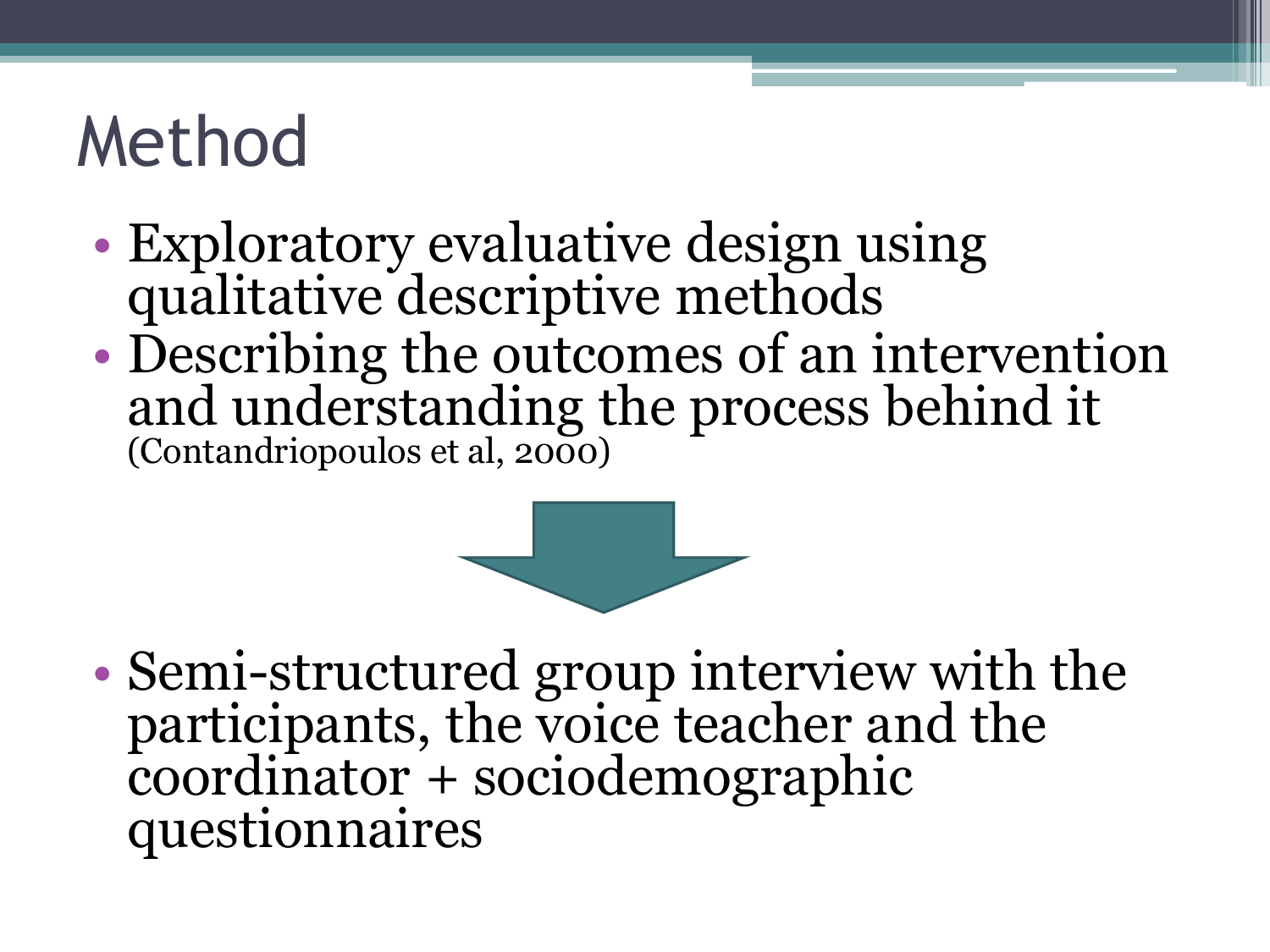#### Method: Participants

18 participants recruited Convenience sampling

> 4 participants left the activity before the end

> > 1 participant was missing the day of the interview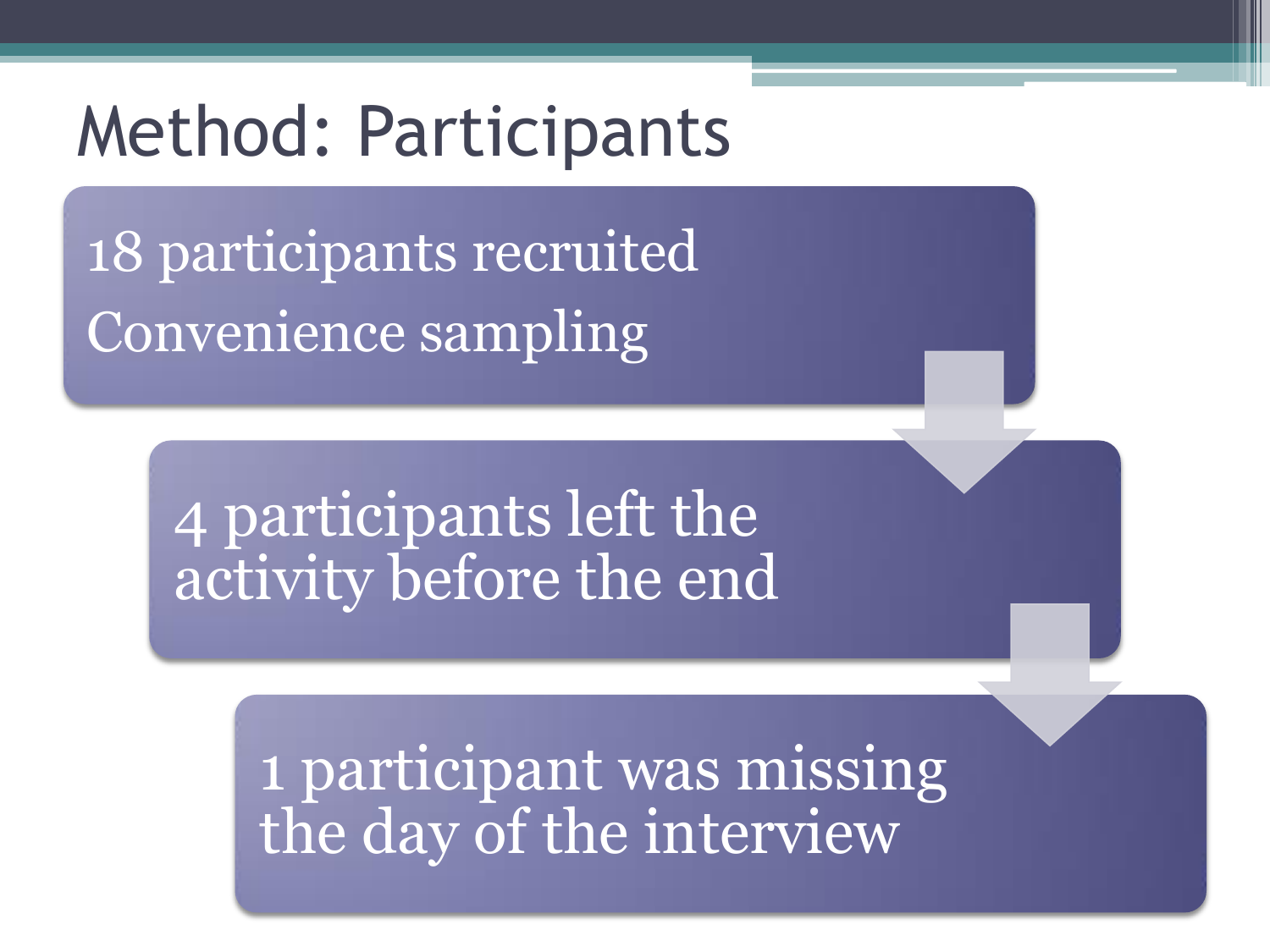### Method: Participants

- 13 participants
- Females: 85%
- Age:  $51,5$   $(10,0^*)$
- Years of schooling: 13,8  $(3,4^*)$

\*: Standard deviation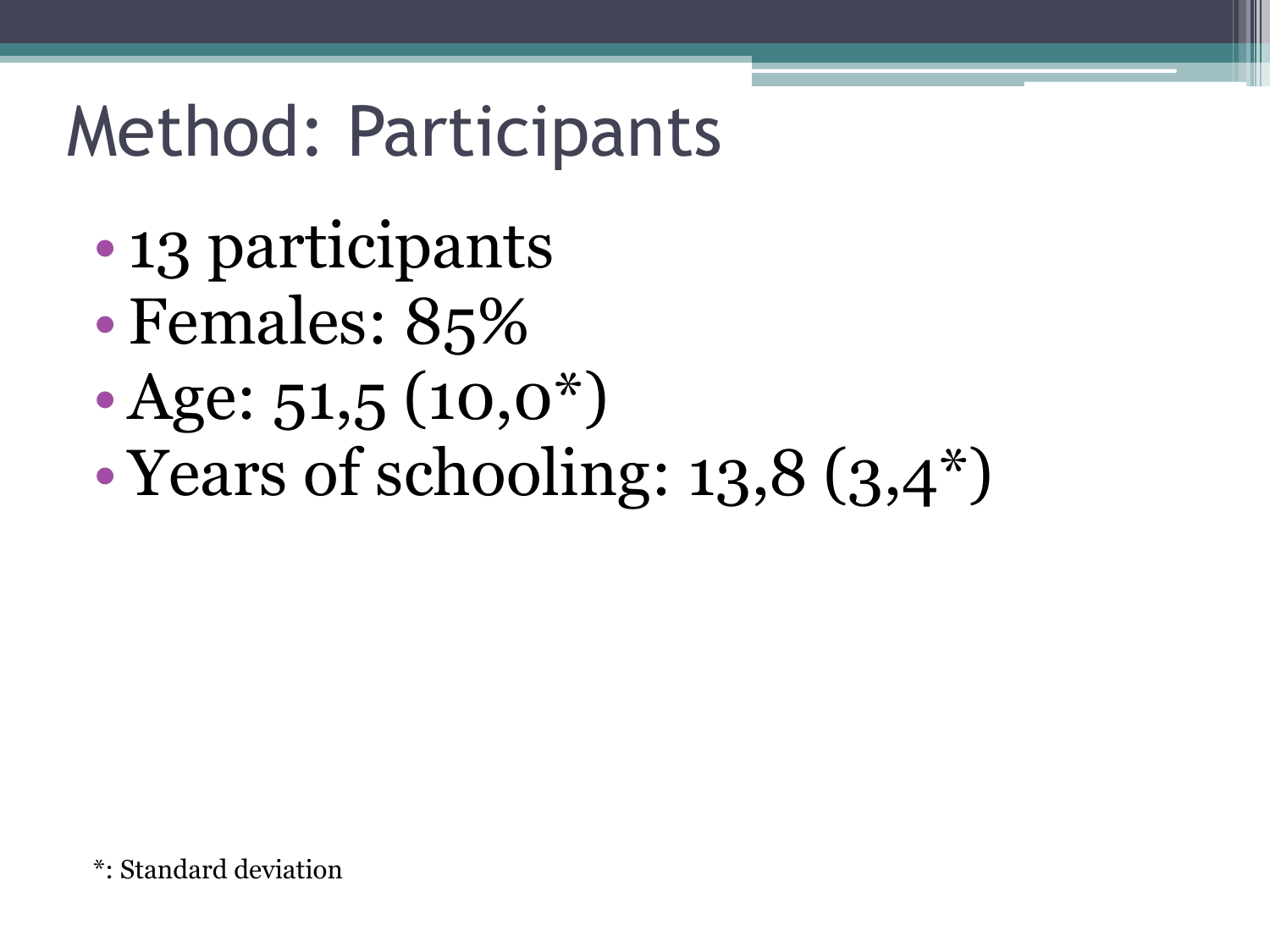## Self-reported psychiatric diagnosis

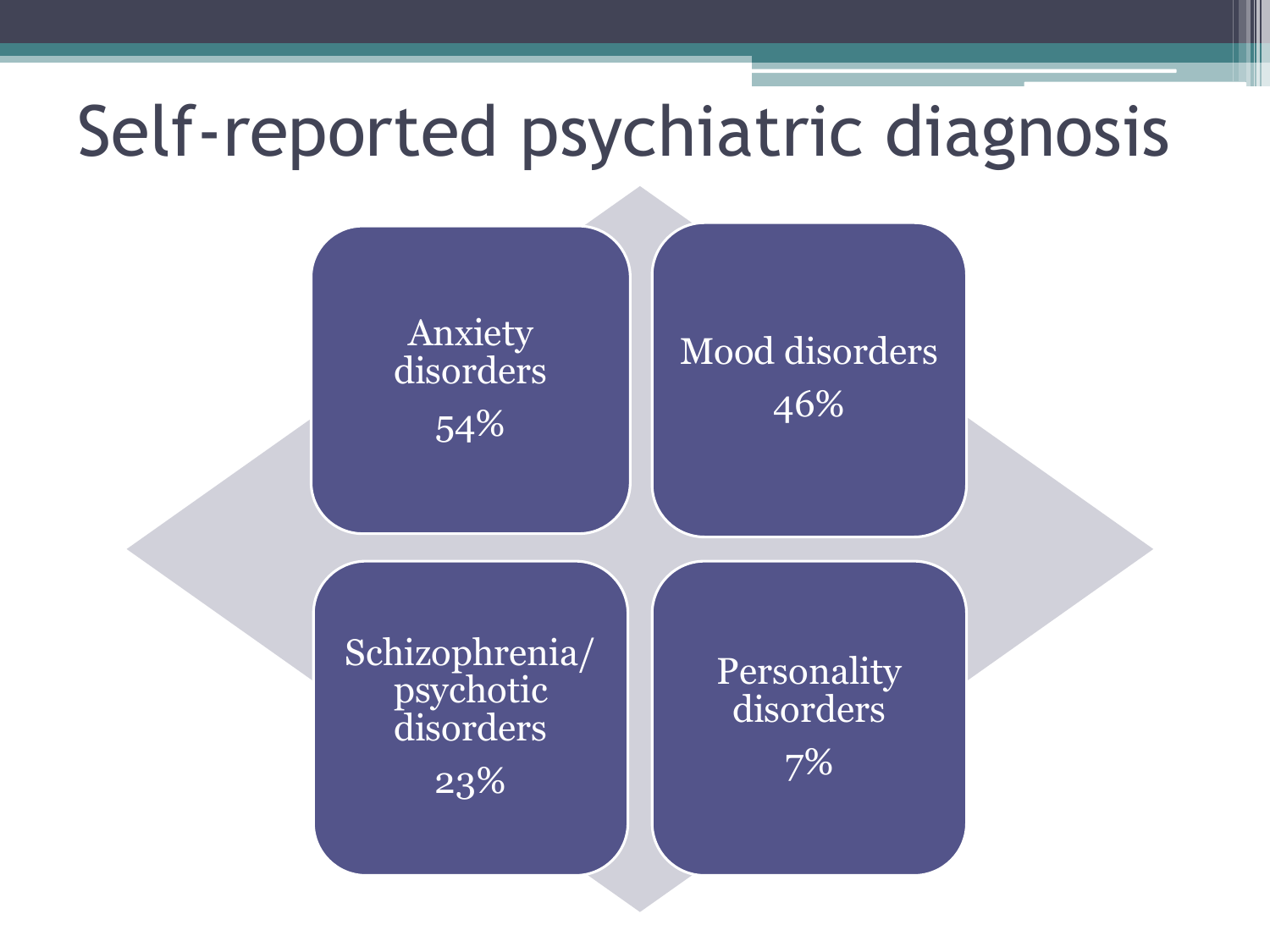### Method: data analysis

- Transcribed from an audiotape recording
- Analysed with the help of the QDA-Miner software
- Open, axial and selective coding
- Coded by the first author and validated by the first co-author using a check-coding process (Miles & Huberman, 1994)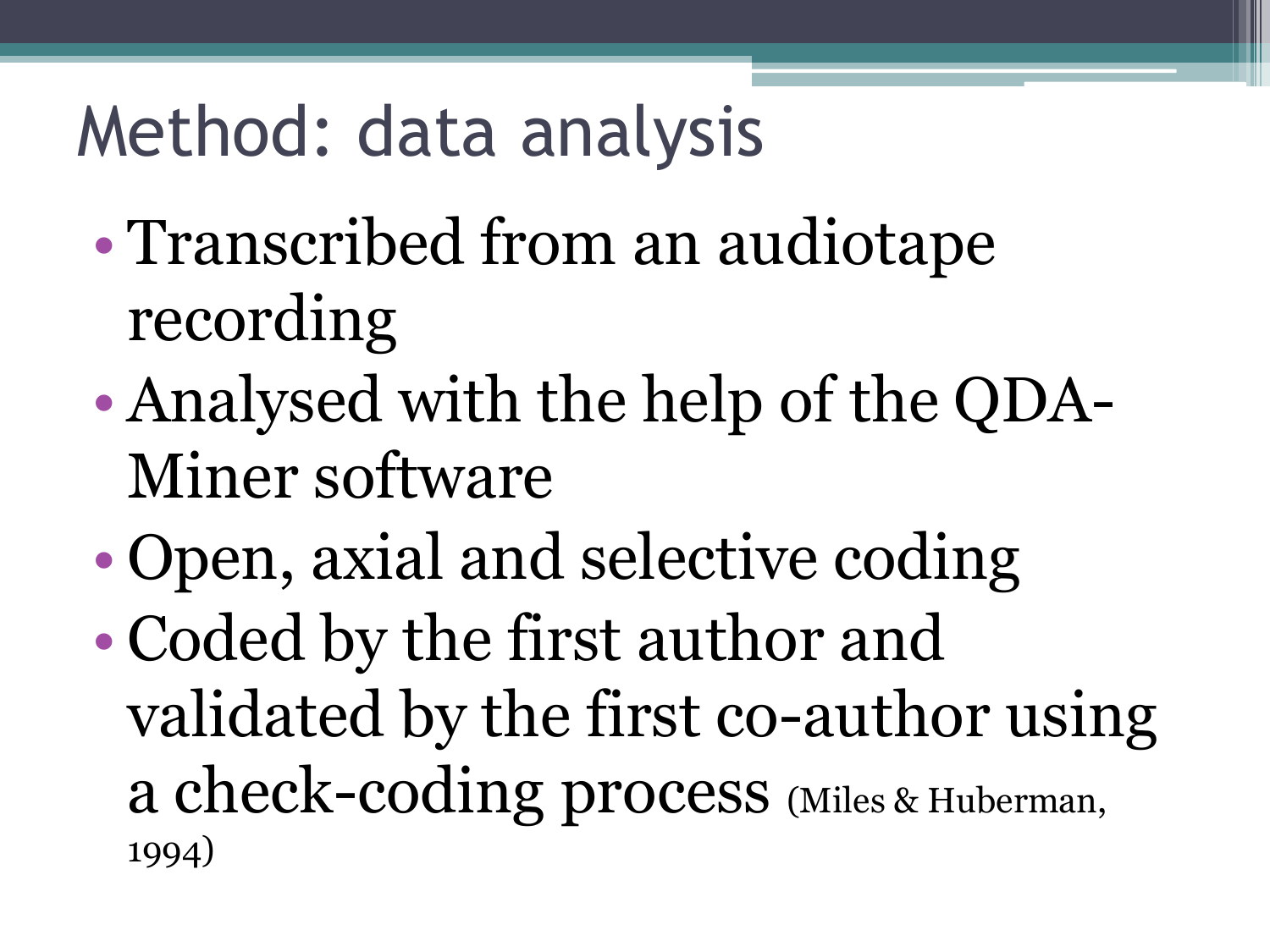| Main<br>constituent | Major theme                                                                          | <b>Subthemes</b>                                                                                                                                                                                                                                                                                                                             |
|---------------------|--------------------------------------------------------------------------------------|----------------------------------------------------------------------------------------------------------------------------------------------------------------------------------------------------------------------------------------------------------------------------------------------------------------------------------------------|
| <b>Benefits</b>     | Rediscovering one's<br><u>identity and regaining</u><br>self-confidence              | Rediscovering and redefining self in a positive way, gaining<br>self-confidence<br>Regaining hope, optimism about life, future<br>ш<br>Overcoming fears, outdoing self<br>Learning to let go, being less self-critical<br>Self-assertion, coming out of one's shell<br>Experiencing success and accomplishing things that generates<br>pride |
|                     | <b>Resuming and</b><br><u>engaging in</u><br>meaningful projects<br>and social roles | Reclaiming life, taking care of self<br>Finding a source of motivation, rediscovering personal<br>п<br>interests and projects<br>Resuming meaningful activities and social roles<br>Organizing daily life                                                                                                                                    |
|                     | Learning to collaborate<br>with others and<br>improving social skills                | Self-expression, opening up to others<br>Cooperating and collaborating in a group despite differences.<br>п                                                                                                                                                                                                                                  |
|                     | <b>Improving physical</b><br><u>and cognitive skills</u>                             | Training, stimulating cognitive skills<br>$\blacksquare$<br>Improving physical condition and posture                                                                                                                                                                                                                                         |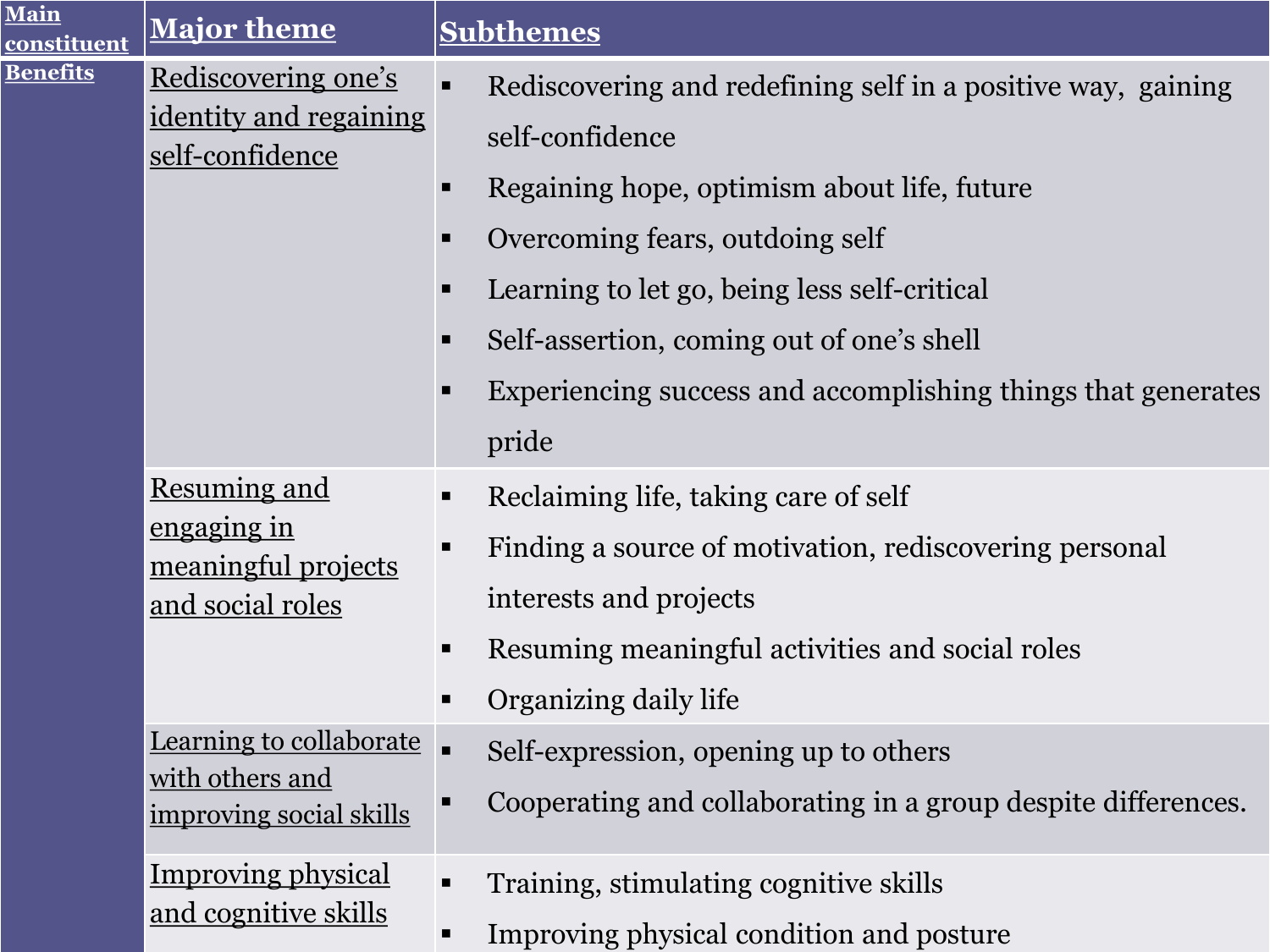### Rediscovering one's identity and regaining self-confidence

- •*I have developed more confidence in myself… and also, it has released me on many aspects… such as accepting myself as a person.*
- *J'ai développé plus de confiance en moi… mais aussi ça m'a libéré sur pleins d'aspects… comme de m'accepter moi comme personne…*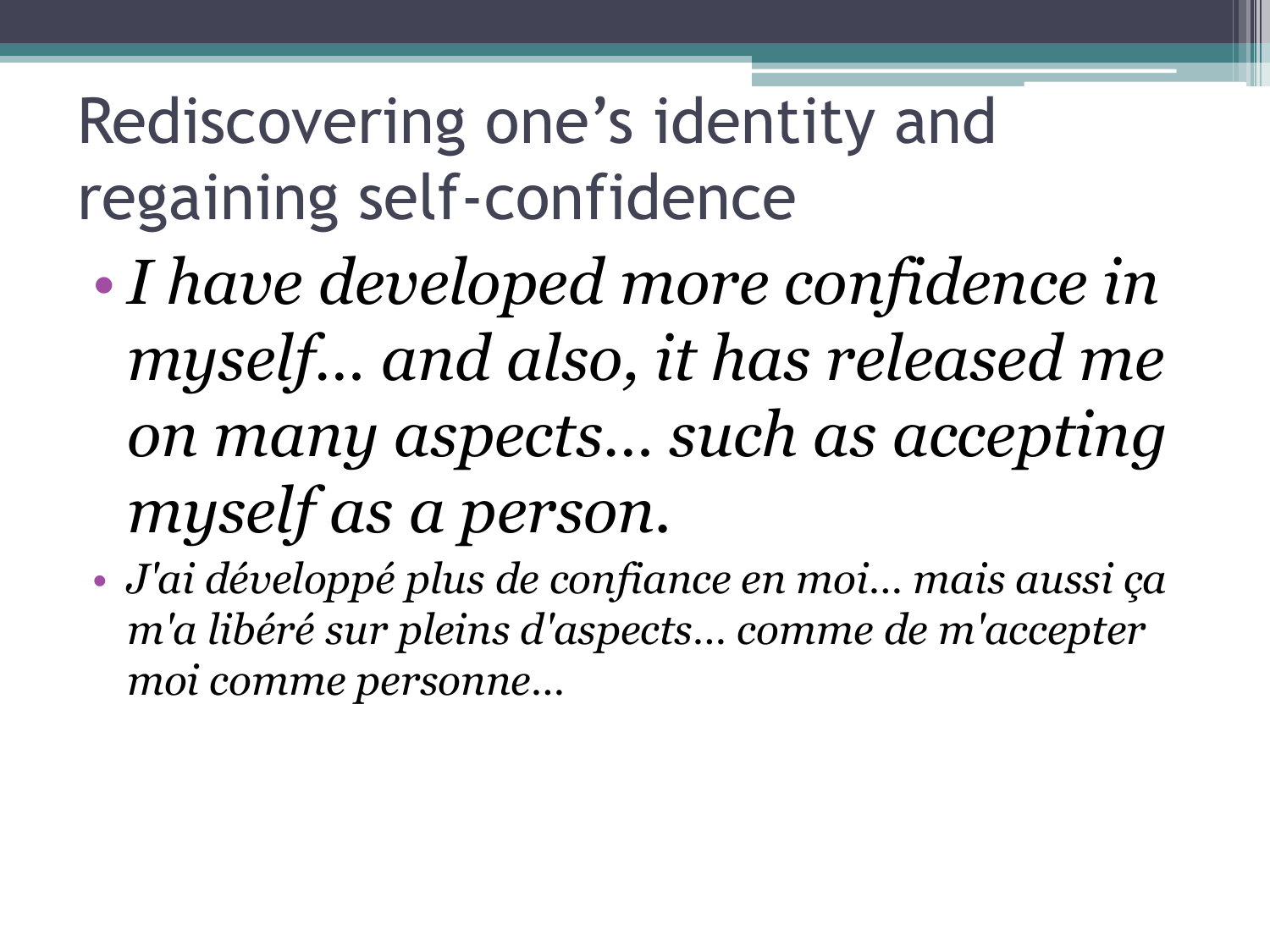### Resuming and engaging in meaningful projects and social roles

- *I also made it to the show and through all of this, some things were triggered. Like drawing, I had a hard time drawing. Now, I don't know… things fell into place, I draw a lot more and I have projects that I want to do around drawing.*
- *Je suis aussi allé jusqu'au spectacle, puis à travers ça il y a des choses qui se sont déclenchées. Comme le dessin, j'avais de la misère avec le dessin. Maintenant, je ne sais pas. Il y a eu un déclic, je dessine beaucoup plus et j'ai des projets que je veux faire au niveau du dessin.*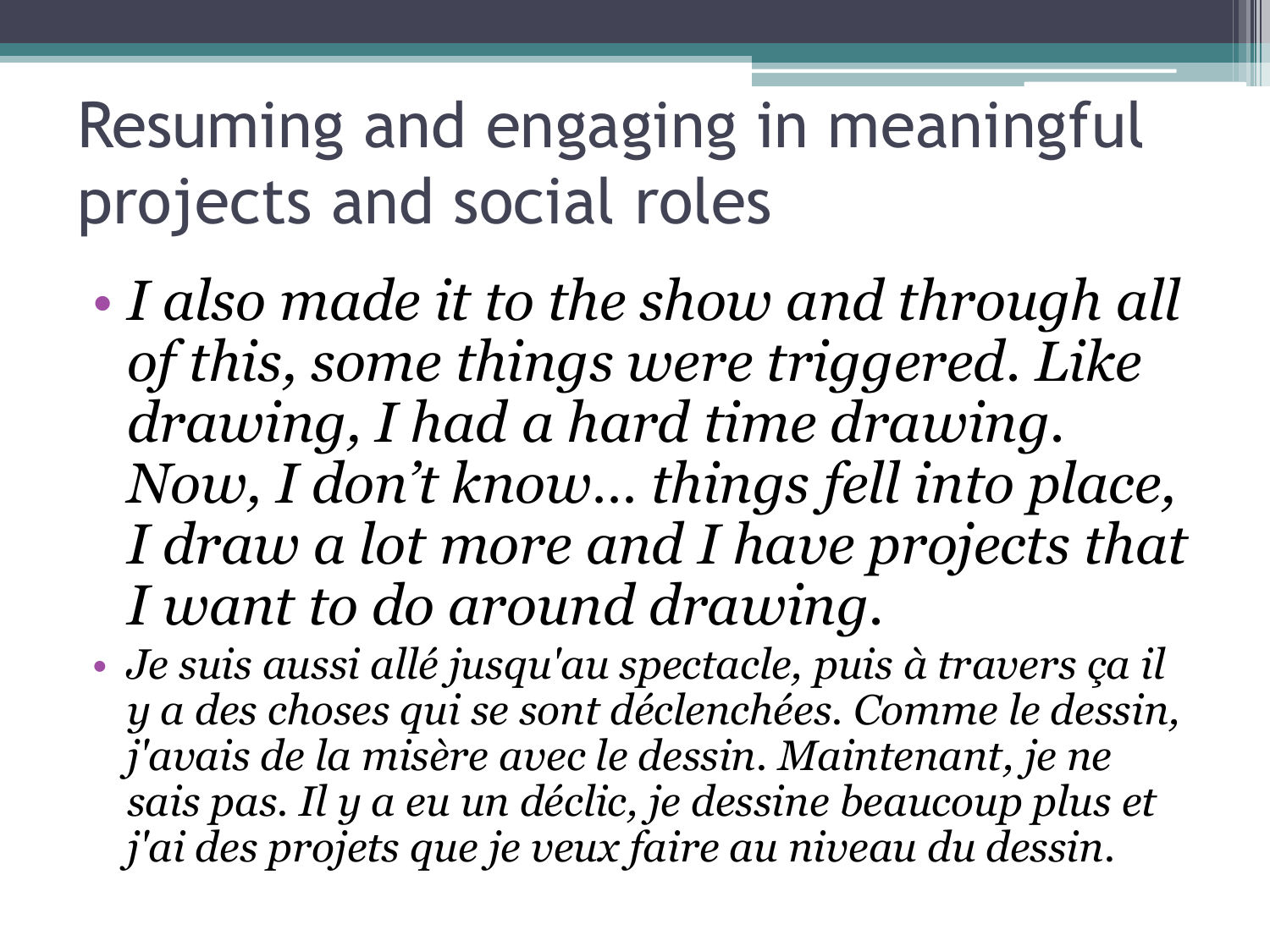Learning to collaborate with others and improving social skills

- •*I think that each and everyone of us has brought positiveness to others. Sometimes, we were in conflict but it thought us how to outdo ourselves, to solve those conflicts.*
- *Moi je pense que chacun et chacune a apporté aux autres du positif (…) Desfois on avait des conflits mais justement, ça nous apprend à nous dépasser, à les régler ces conflits-là.*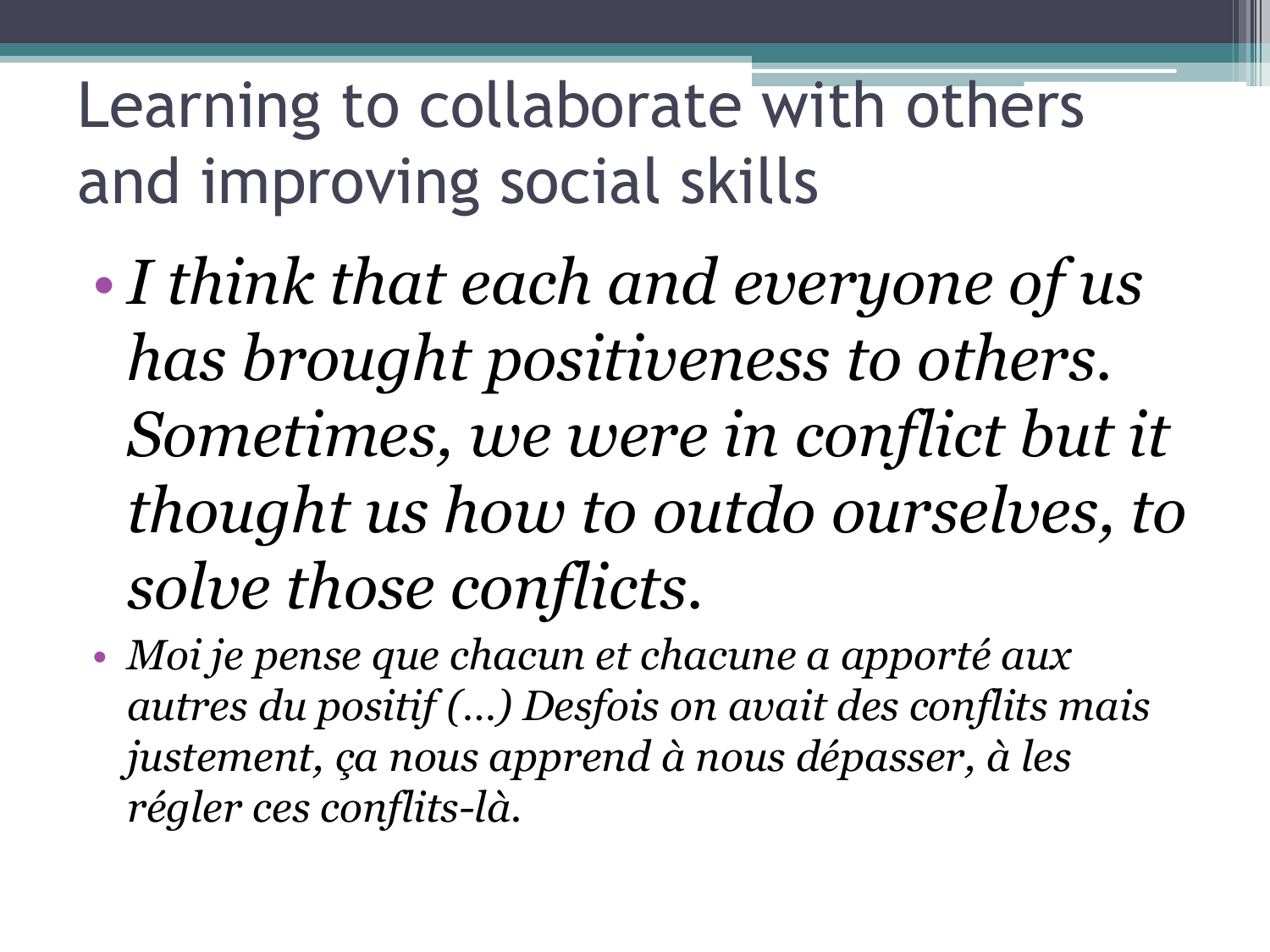#### Improving physical and cognitive skills

- *I had no memory at all… And I was afraid to forget my lyrics and… I tried to learn them , I knew them for five minutes… but now the problem is gone. I got back to cooking, my husband was cooking because I had no coordination, I wasn't coordinated enough… It was burning, I was afraid to set things on fire… but now it's over… It's a new life that's starting.*
- *Moi je n'avais pas de mémoire du tout… pis j'avais peur d'oublier mes mots, d'oublier mes mots puis… j'essayais de les apprendre, je les savais 5 minutes… pis là pas de problème (…) j'ai recommencé à faire de la popotte, c'est mon mari qui popottait parce que j'avais pas assez de coordination, j'étais pas assez coordonnée… ça brûlait, j'avais peur de mettre le feu… mais là c'est fini tout ça… C'est une autre vie qui commence*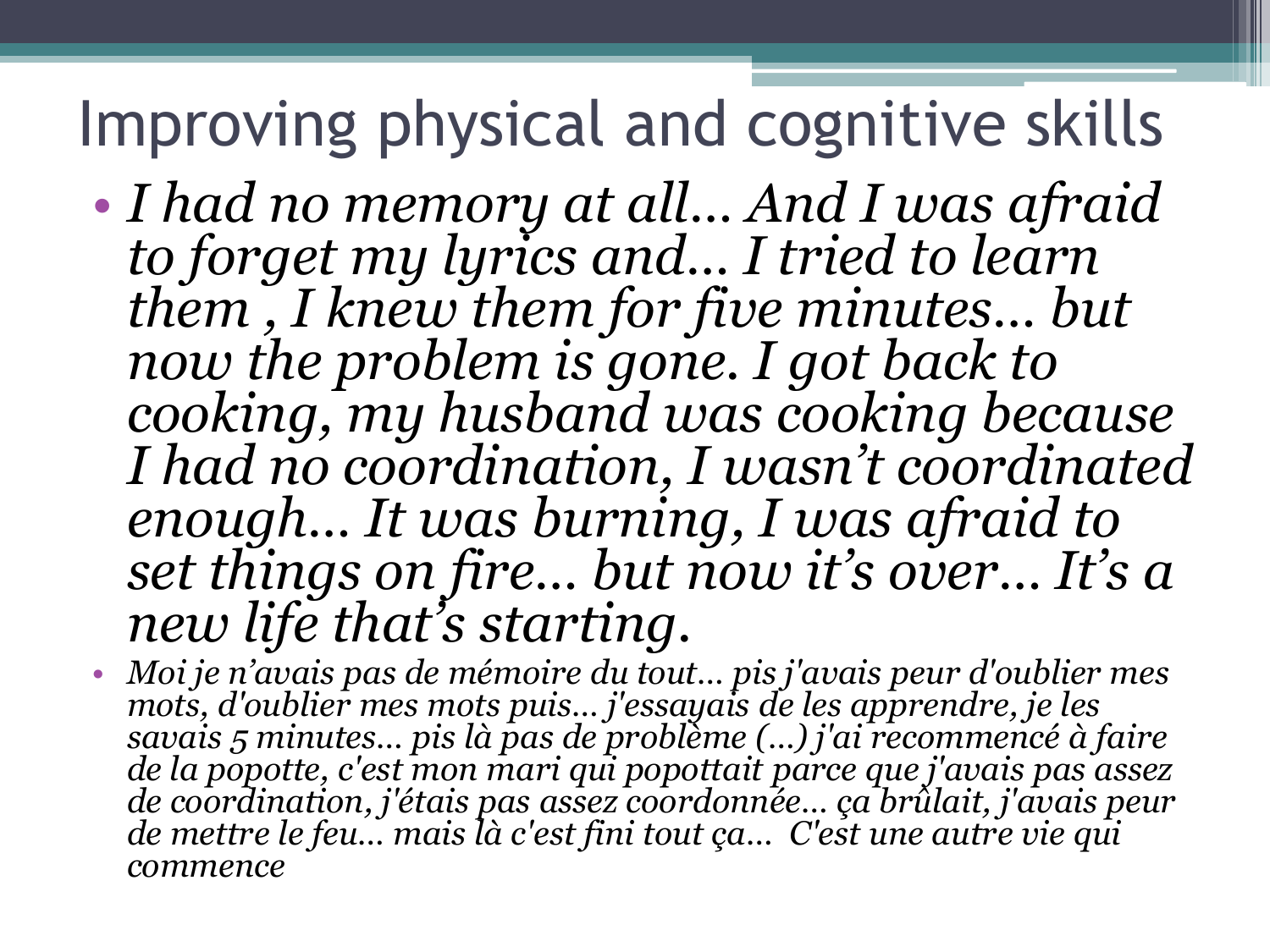| <b>Essential</b><br><u>components</u> | The<br>components<br>of the<br>activity           | • The teacher's exercises and activities<br>for stress relief<br>• The use of singing as an activity to<br>express emotions and stimulate<br>cognitive functions<br>• The high expectations for the |
|---------------------------------------|---------------------------------------------------|-----------------------------------------------------------------------------------------------------------------------------------------------------------------------------------------------------|
|                                       | The<br>facilitating<br>environmen<br>tal settings | participants<br>• A normalising environment outside of<br>traditional mental health services<br>• The high expectations and the support<br>available for the participants<br>• Absence of stigma    |

**Main constituent Major theme Subthemes**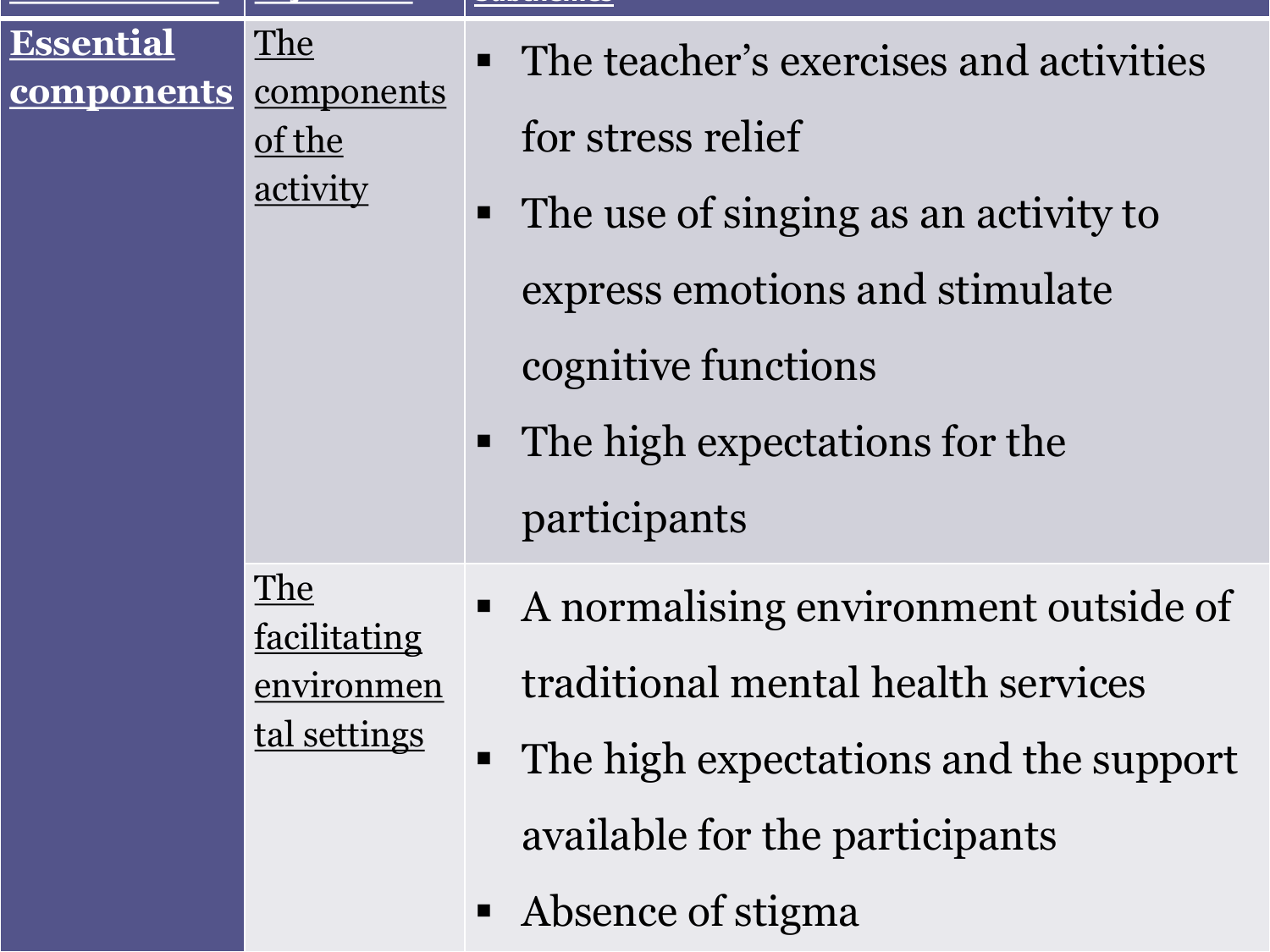### Teacher's exercises

- *I was walking… I had my head down all of the time, completely folded into myself while walking. And then… one day I saw myself through a shop window and I told myself: oh god, I am completely folded… but I wasn't able to do it by myself. Singing helped a lot because we needed to stand straight, we had exercises for the neck.*
- *Je marchais… j'avais tout le temps la tête très basse, complètement repliée sur moi-même en marchant. Et puis… un jour je me suis vue dans une vitrine et je me suis dit : mon dieu que je suis dont courbée… mais j'arrivais pas à le faire par moi-même. Le chant m'a beaucoup aidé parce qu'il fallait se tenir droit, on a eu des exercices pour le cou*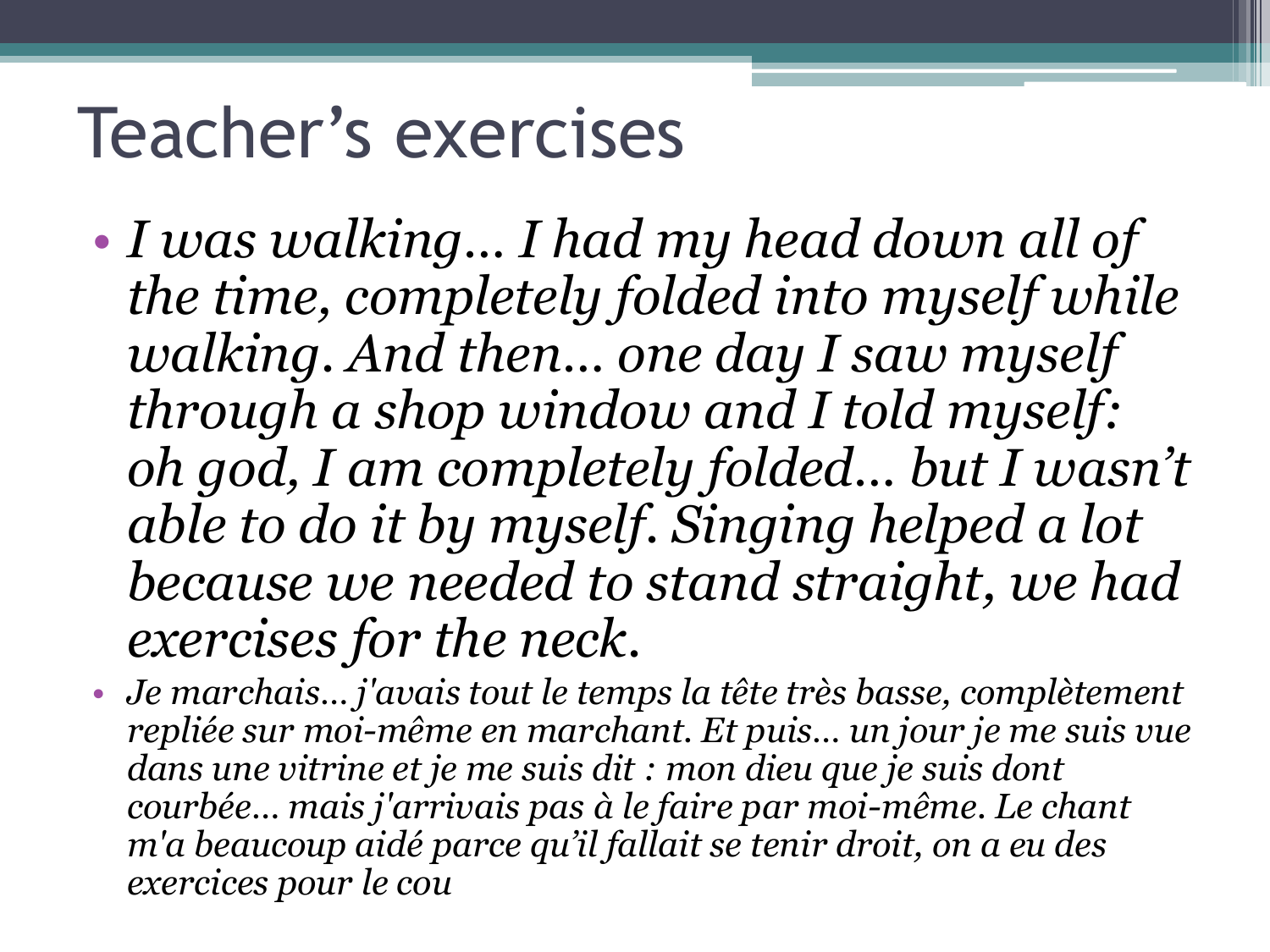### The high expectations for the participants

- *They didn't downgrade their expectations (…) It's not because we had mental health problems that they… I mean… You can do it… trust us, and you will learn your lyrics and you will be able to make the show. This was really important.*
- *Ils n'ont pas nivelé vers le bas (…) C'est pas parce qu'on avait des problèmes de santé mentale qu'ils nous ont… en voulant dire… vous êtes capable… faites-nous confiance, pis vous allez apprendre vos textes pis vous allez être capable de faire le spectacle.*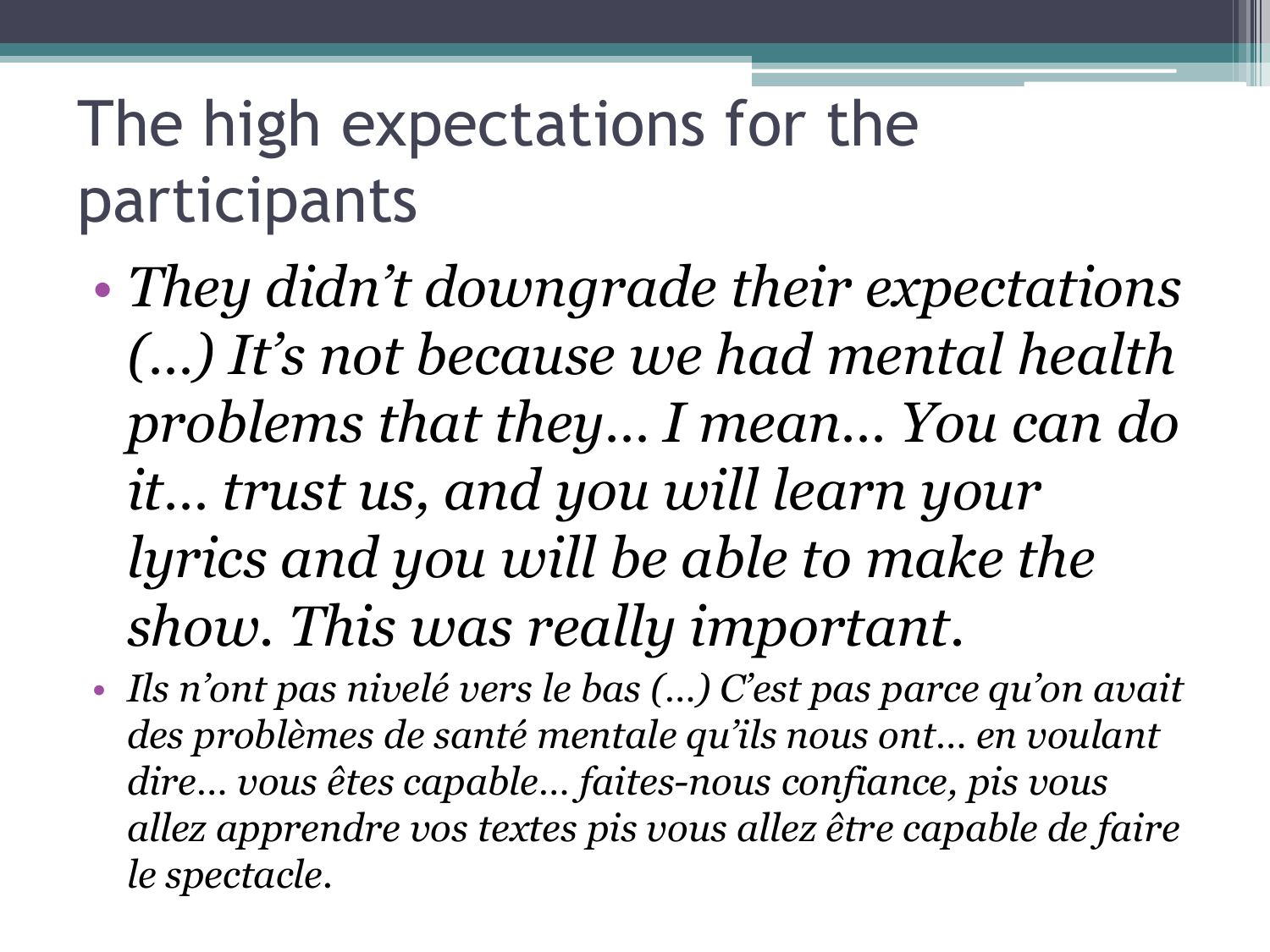### The absence of stigma

- *We didn't know each other's diagnosis. I really liked it. After all, we were persons. We were a group.*
- *On ne connaissait pas le diagnostic de personne. Moi j'ai beaucoup aimé ça. Dans le fond, on était des personnes. On était un groupe*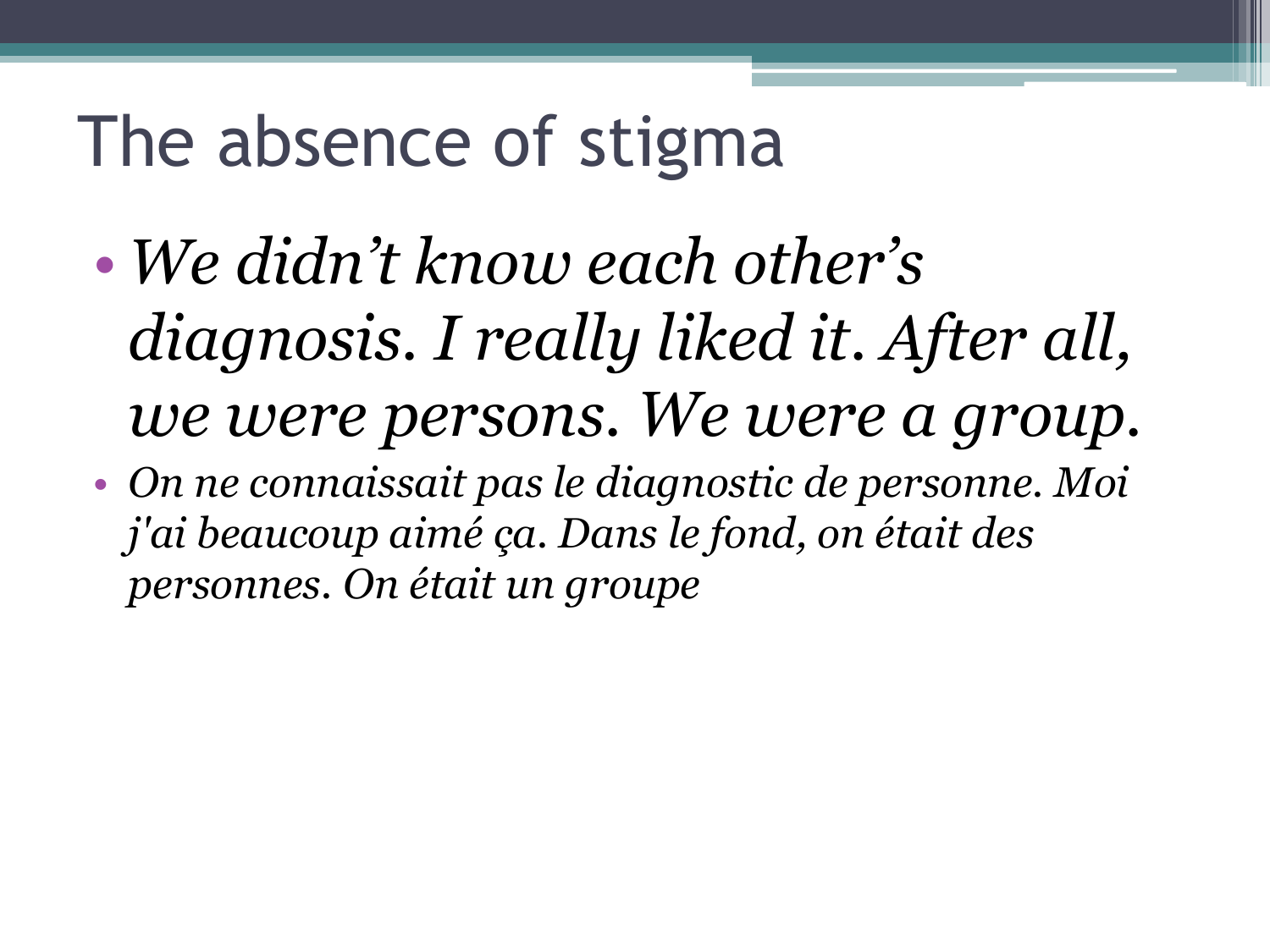### The support available

- *[Coordinator]*: Some were waiting in front of my office, because they had to say something. Not tomorrow or not in maybe 3 months when my psychiatrist will want to meet me or my social worker or whoever. Someone was there on the spot. Because singing moves you. Being in a group moves you. Having somebody on place, for me, it's essential.
- *[COORDONNATRICE] Il y en avait en attente à mon bureau, parce qu'ils avaient besoin de dire quelque chose. Pas demain et pas peut-être dans 3 mois quand mon psychiatre va vouloir m'accueillir ou ma T.S. ou peu importe. Il y avait quelqu'un sur place. Parce que ça brasse de chanter. Ça brasse d'être en groupe. Alors d'avoir quelqu'un sur place, pour moi, c'est primordial*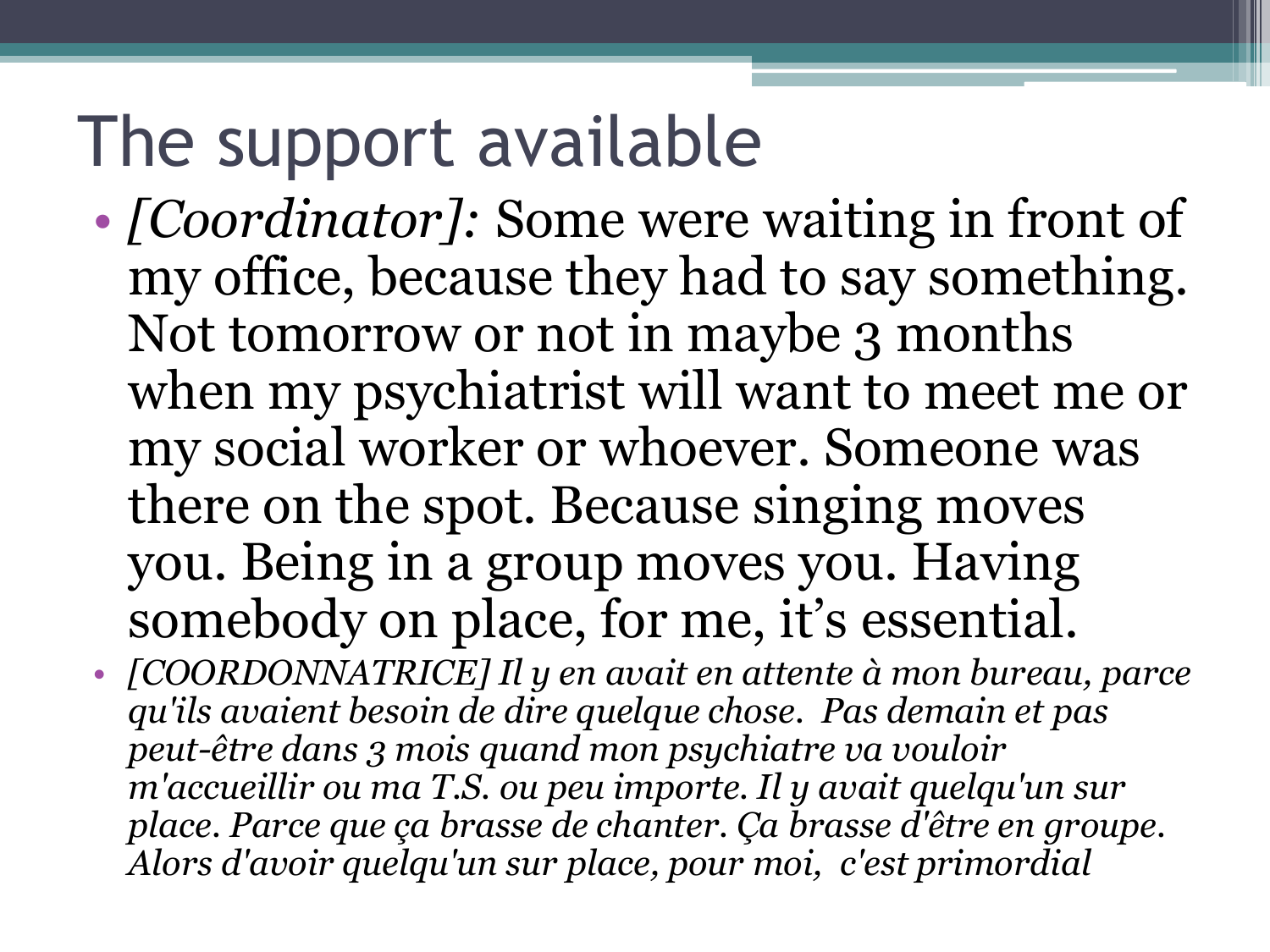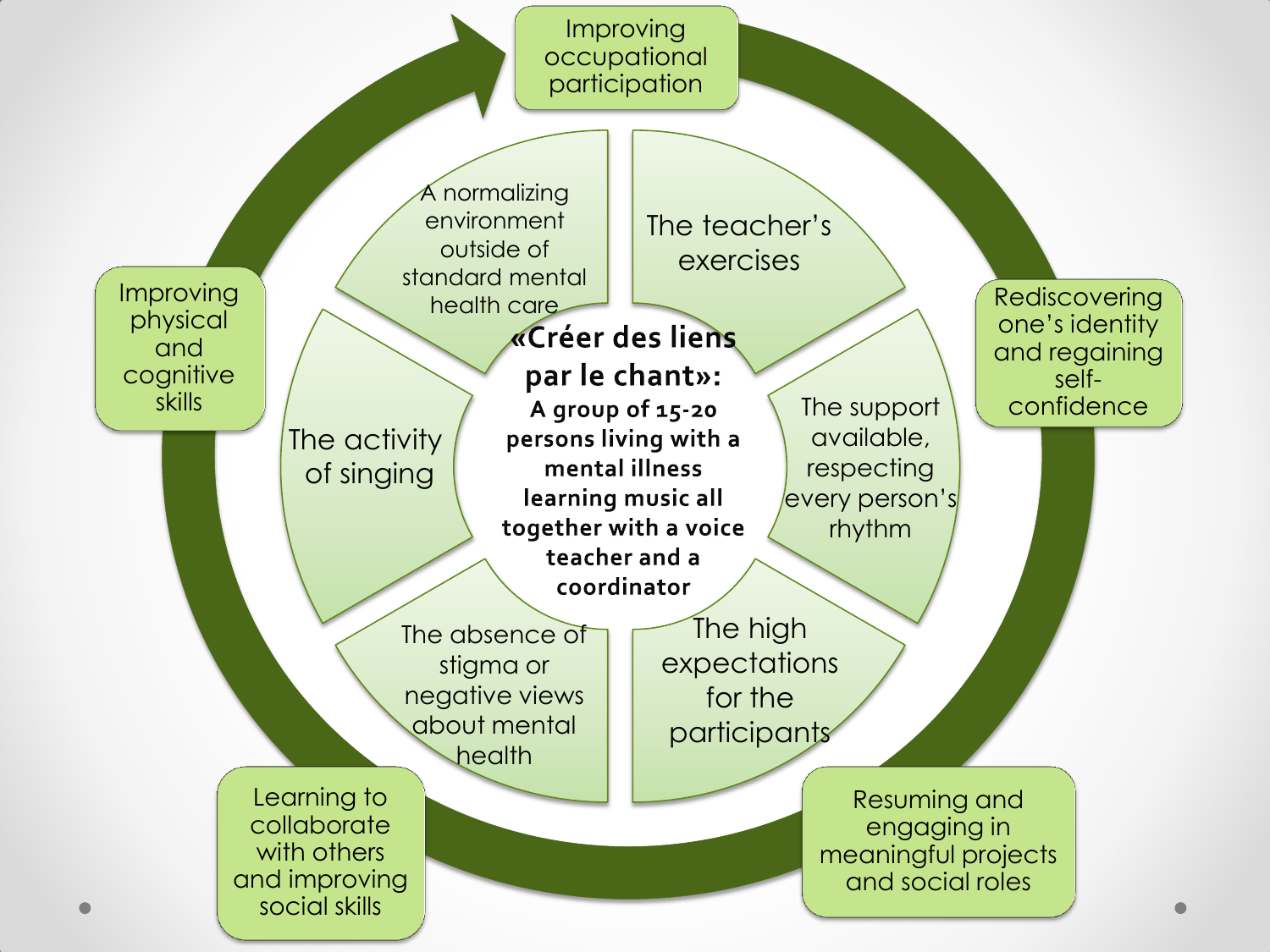### **Discussion**

- Benefits and essential components share many similarities with the CHIME recovery framework
- C: Connectedness
- H: Hope and optimism about the future
- I: Identity
- M: Meaning in life
- E: Empowerment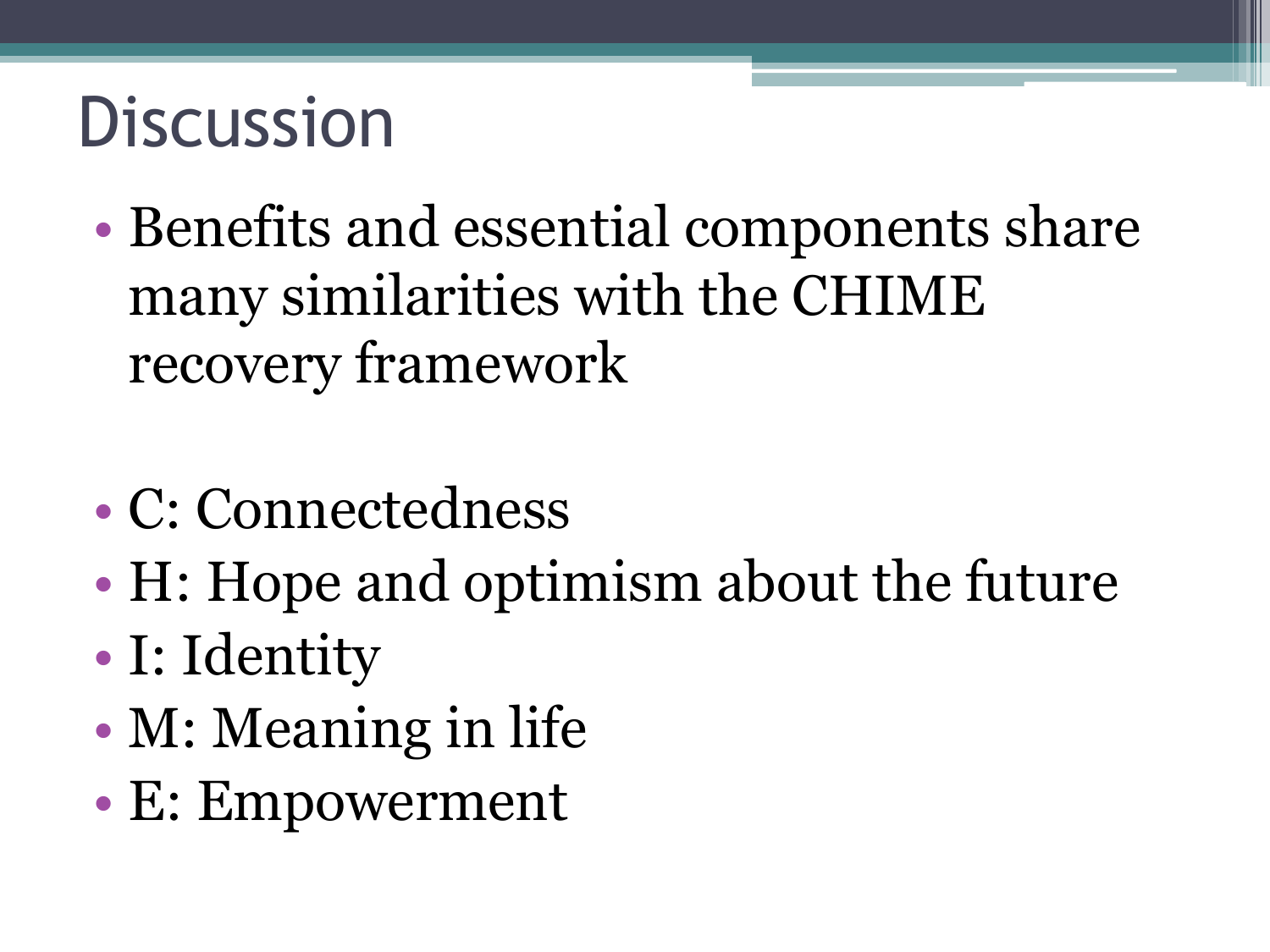#### Discussion : «Créer des liens par la chant»

- Has a motivating power just like any meaningful occupation and can help build competence and self-identity
- Allows personal growth and selfexpression through a non-threatening medium (Griffiths & Corr, 2007)
- Improved occupational participation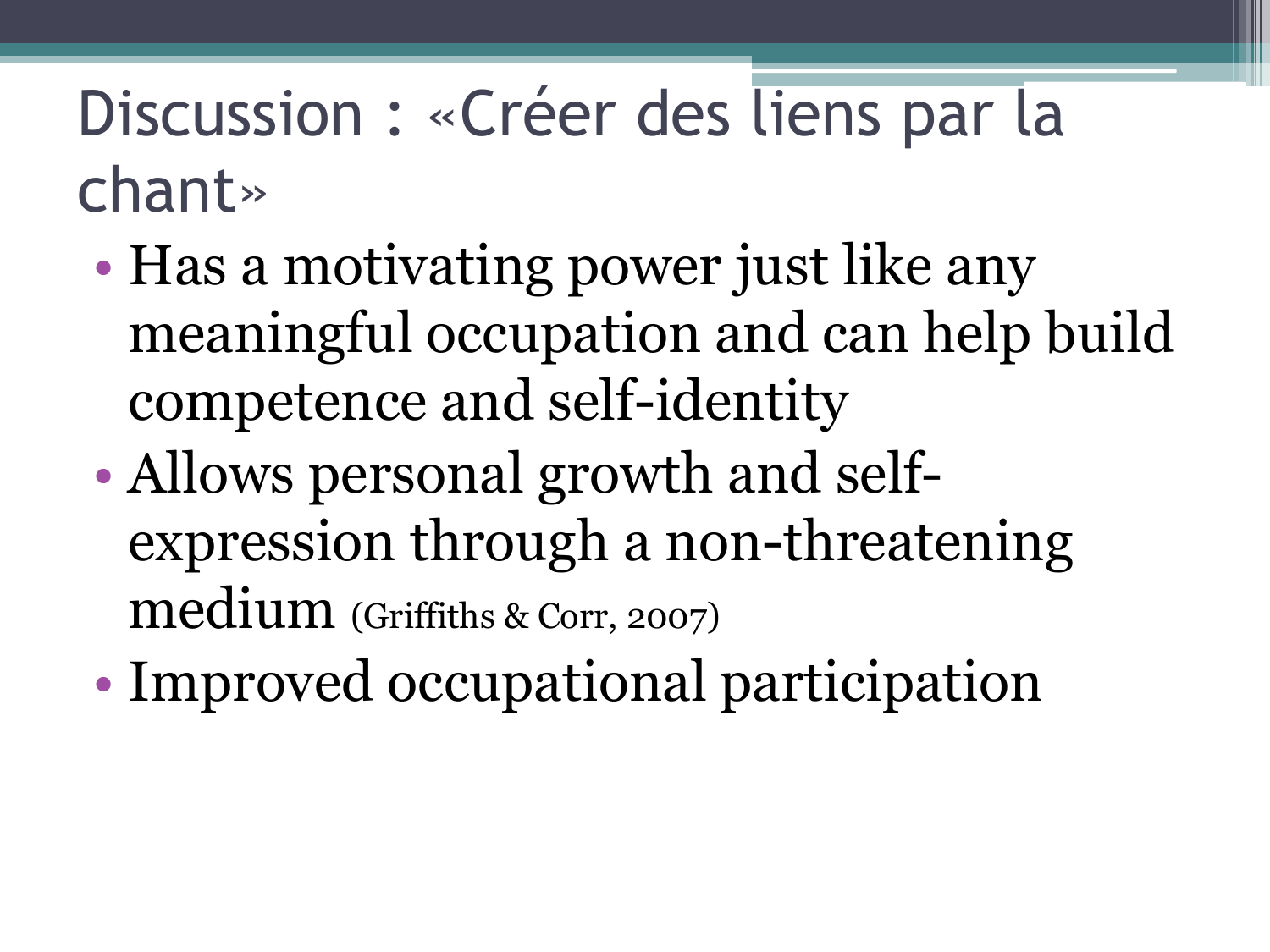# The high expectations, the absence of stigma…

- Used the participants' skills to their full potential, allowing full involvment in the activity
- Improved self-esteem, confidence in social interactions and hope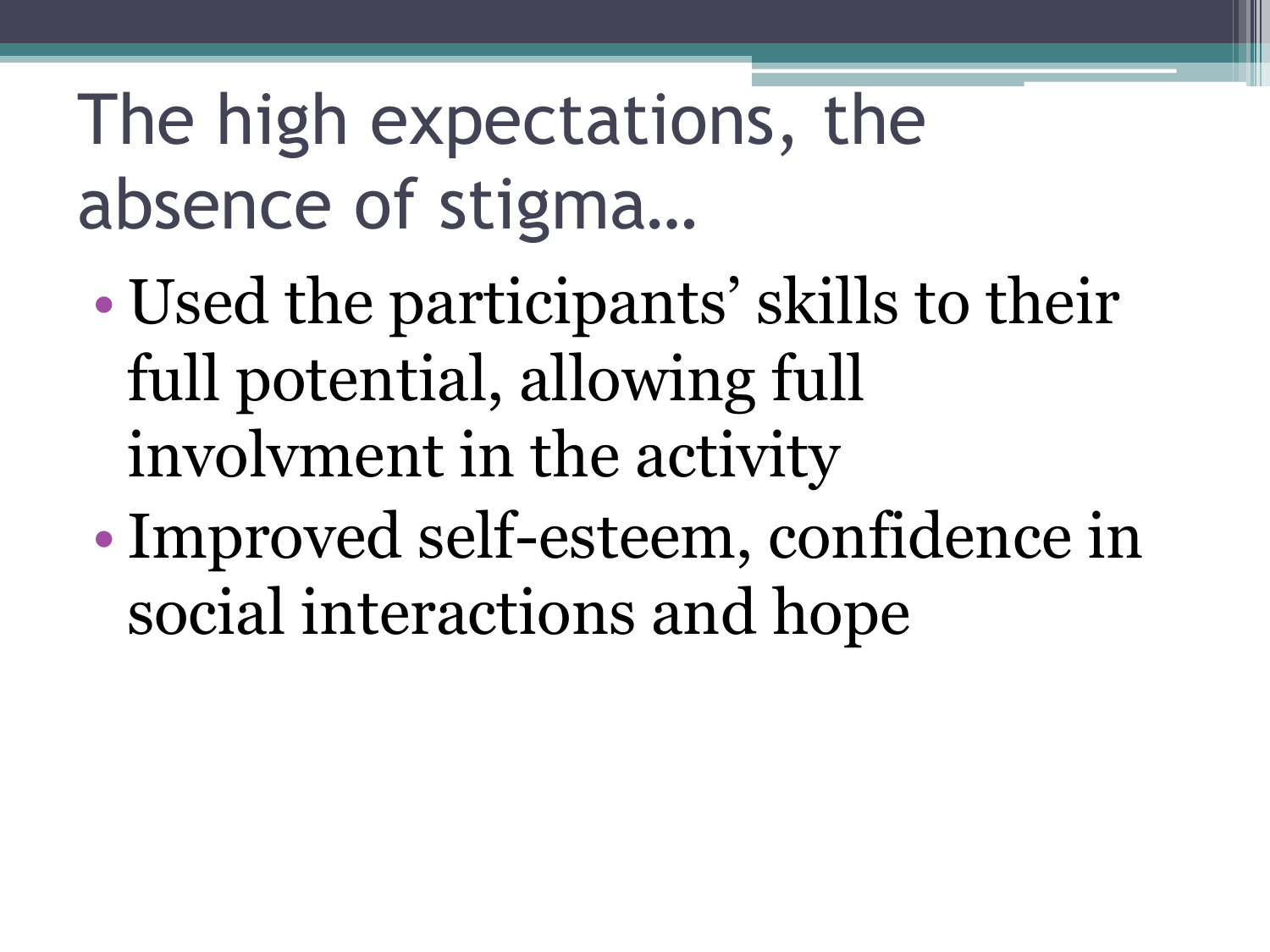## Implications for OTs

- Knowledge of occupation and clientcentered practice
- Participants reported that they had the desire to join the community and to distance themselves from traditional mental health settings they had already experienced
- Opportunities such as «Créer des liens par le chant» remain rare and little known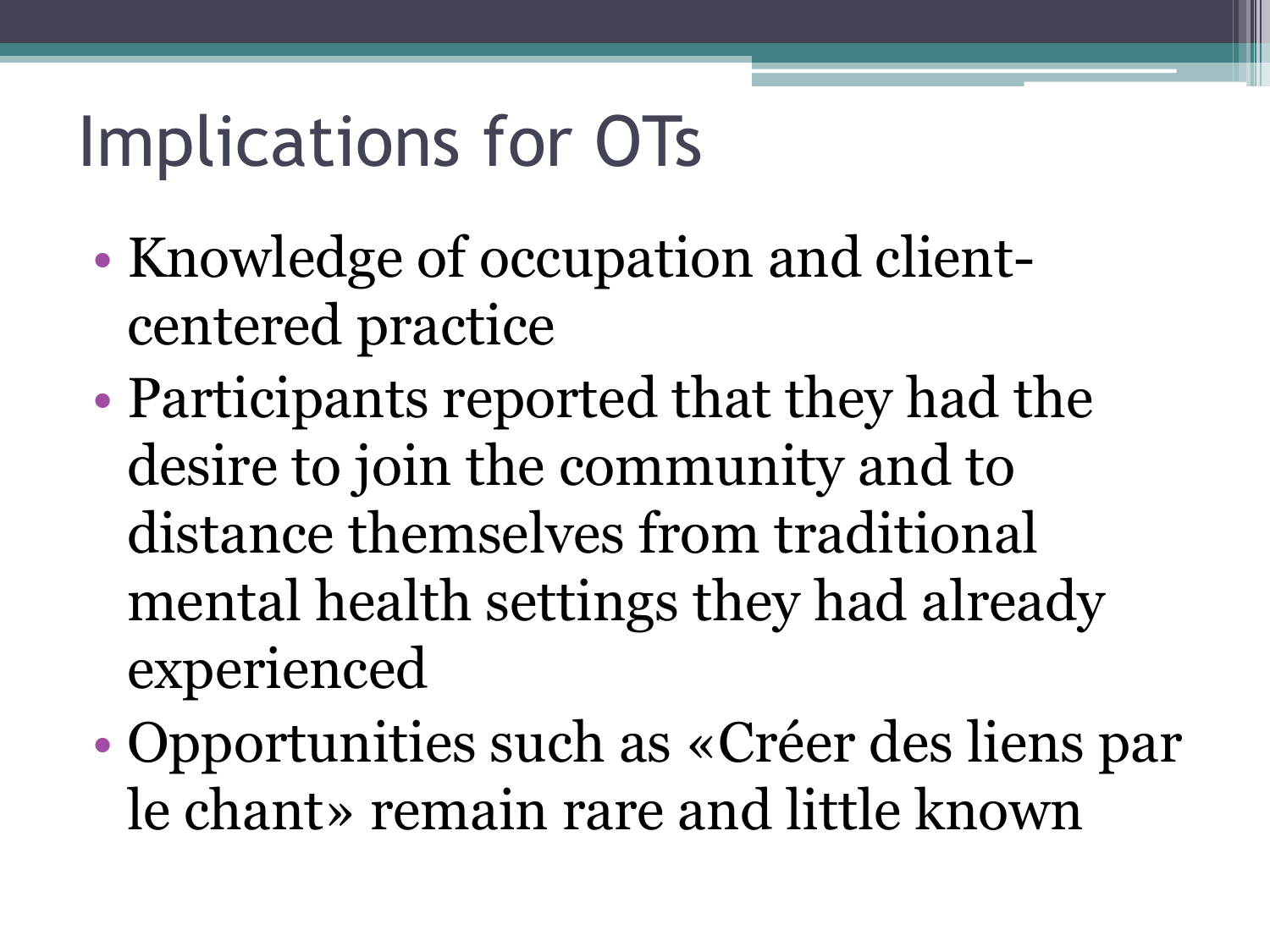### Limitations of the study

- Convenience sampling that does not necessarily represent the whole population using psychiatric services
- The sustainability of the benefits remain unknown
- A mixed design using qualitative and quantitative information gathering before and after the activity could have given supplementary validity to our findings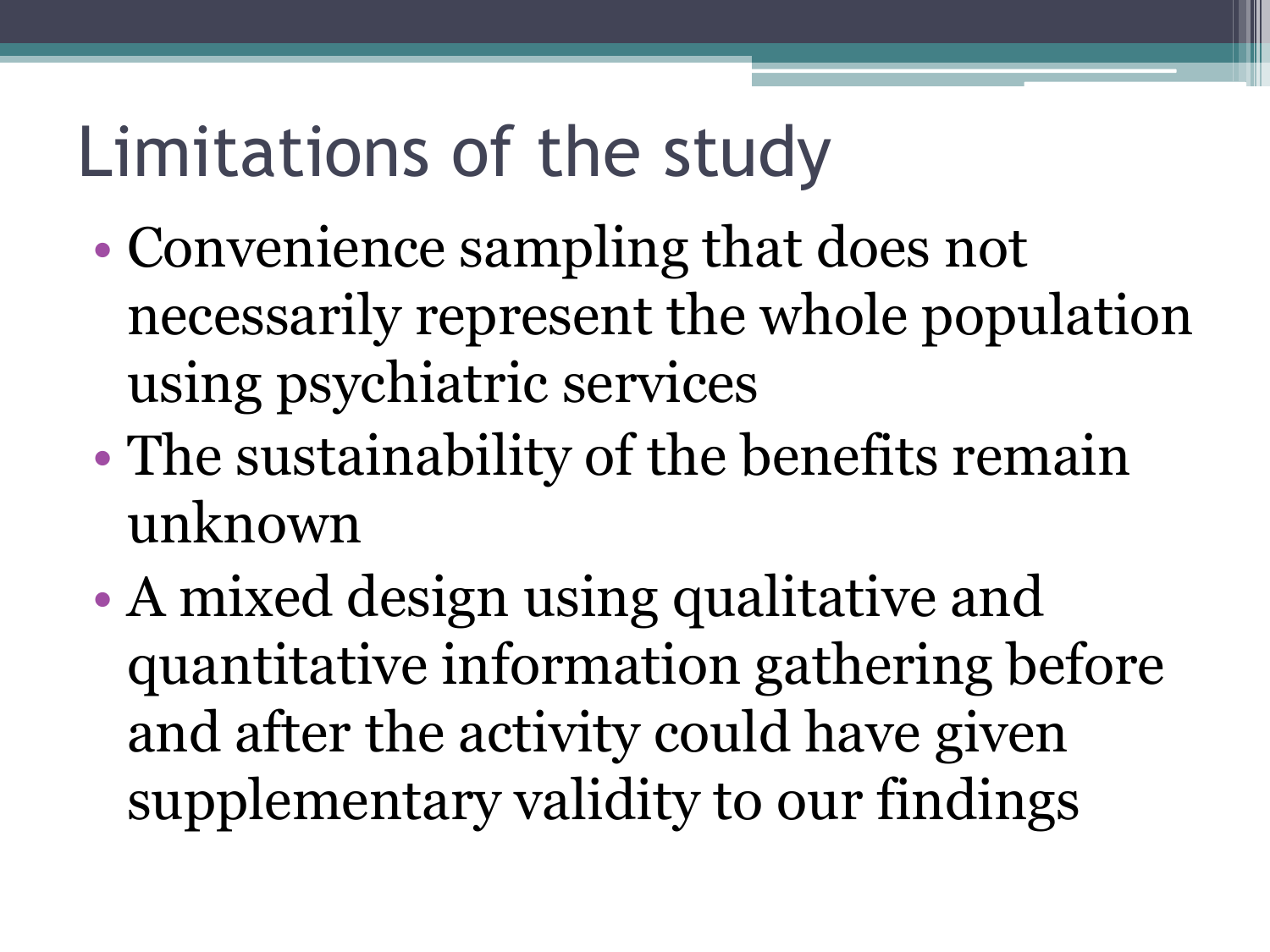### Conclusion

• As persons with mental illness living in the community are given more **opportunities** to participate in such artistic activities in a **normalising context**, they will be able to discover their own true potential and value participation in occupations within the mainstream community.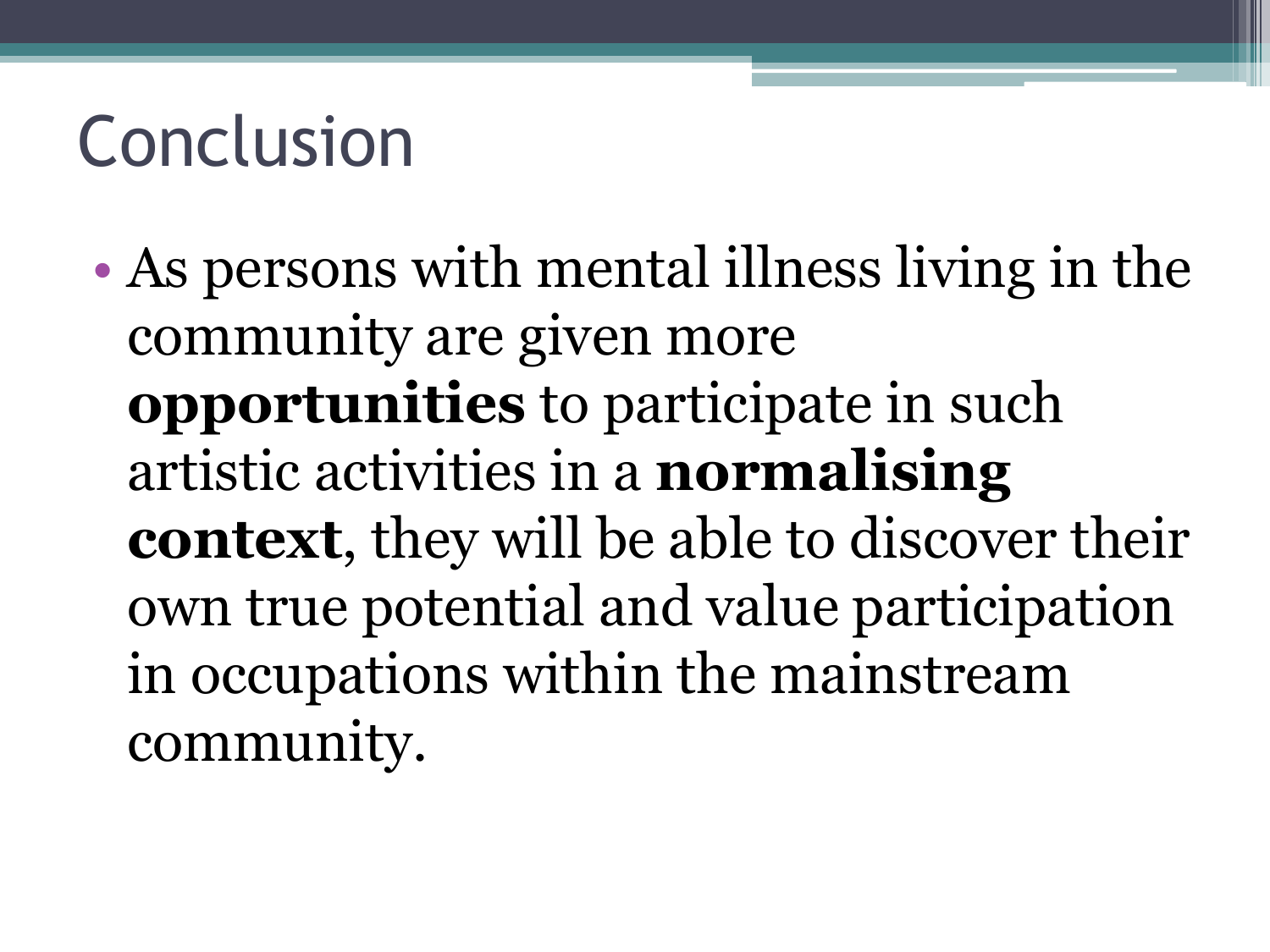### References

- Adams, N., A. Compagni, et al. (2006). International pathways to mental health system transformation: strategies and challenges California, California Institute for mental health
- Contandriopoulos, A.-P., F. Champagne, et al. (2000). "Evaluation in the health sector: a conceptual framework." Revue d'épidémiologie et de santé publique **48**: 517-539.
- Griffiths, S. and S. Corr (2007). "The use of creative activities with people with mental health problems: a survey of occupational therapists." British journal of occupational therapy **70**(3): 107-114.
- Gruhl, K. L. (2005). "Reflections on ... the recovery paradigm: should occupational therapists be interested?" Canadian journal of occupational therapy. Revue canadienne d'ergotherapie **72**(2): 96-102.
- Krupa, T., E. Fossey, et al. (2009). "Doing daily life: how occupational therapy can inform psychiatric rehabilitation practice." Psychiatric rehabilitation journal **32**(3): 155-161.
- Miles, M. B. and A. M. Huberman (1994). Qualitative data analysis: an expanded sourcebook. Thousand Oaks, Sage Publications.
- Piat, M., J. Sabetti, et al. (2010). "The transformation of mental health services to a recoveryorientated system of care: Canadian decision maker perspectives." The International journal of social psychiatry **56**(2): 168-177.